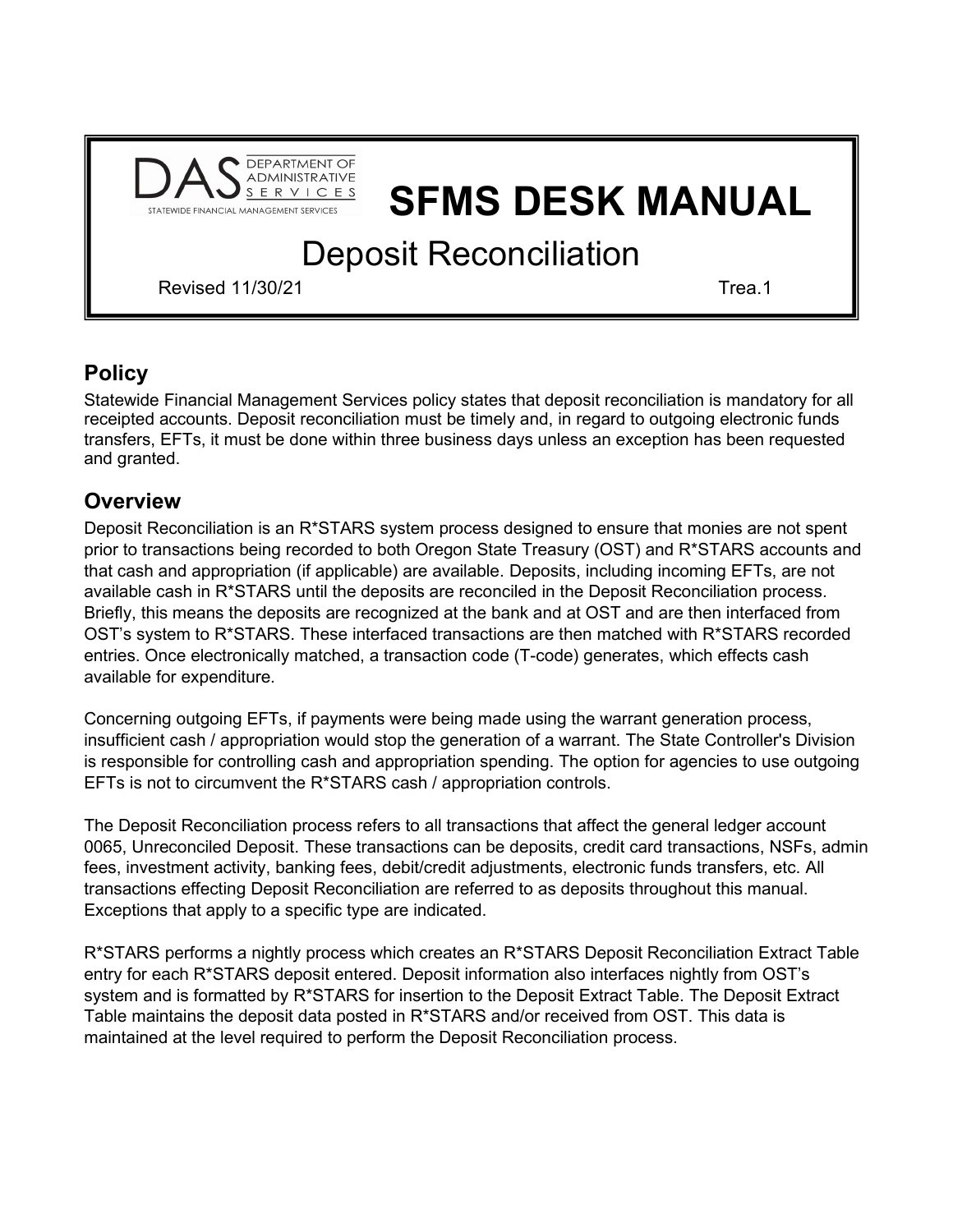The R\*STARS nightly Deposit Reconciliation process looks for a match between R\*STARS entered data and OST interfaced data. Match criteria is based on the following:

- Agency Number
- OST Account Number also known as the OST subaccount number (entered in the Agency Code 3 field on the accounting transaction)
- Deposit Number (entered in the Deposit # field on the accounting transaction)
- Amount
- a) If a match is found, R\*STARS performs the following:
	- Changes the deposit record Release Status from an "N" (not reconciled) to a "Y" (reconciled).
	- Generates T-code 332, Cash for Reconciled Deposits, effecting cash available for spending.
- b) If a match does not exist between OST and R\*STARS deposit information, the record will remain in a Release Status of "N" until the agency corrects the deposit data and the system assigns a Release Status of "Y". If the information on R\*STARS is correct, the agency would request a manual release from OST. OST will manually release the deposit by marking the deposit record with a Release Status of "M" on the 12 screen (Manual Deposit Release). Once OST enters a release status of "M," R\*STARS will generate a T-code 332 in the nightly batch processing. The manual release that generates a T-code 332 will *always* be created for the  $R^*$ STARS deposit amount only. Therefore, a manual release against an unmatched item in which there is a Bank amount, but the SFMS amount is blank, will not generate a financial impact to R\*STARS.

#### Below are two Deposit Reconciliation examples.

1. An agency has collected money as revenue.

The agency filled out a deposit slip and took it to the bank. The agency records the financial event in R\*STARS, at the Fund, Program, Organization and Object level using T-Code 190, Receipt of Revenue not Accrued. T-code 190 updates the following general ledger accounts:

DR Acct 0065 Unreconciled Deposit CR Acct 3100 Revenue Control – Cash

The balance in the 0065 Unreconciled Deposit account does NOT represent cash available for making payments. The  $R^*$ STARS posting for this transaction updates the appropriate revenue account with the correct classification information and posting level. It also updates the Cash Control Financial Table balance types for the fund information used on the transaction. T-code 190 updates the following balance types:

| <b>Balance Type</b> | <b>Description</b>          |
|---------------------|-----------------------------|
| $+12$               | <b>Cash Revenues</b>        |
| $+34$               | <b>Unreconciled Deposit</b> |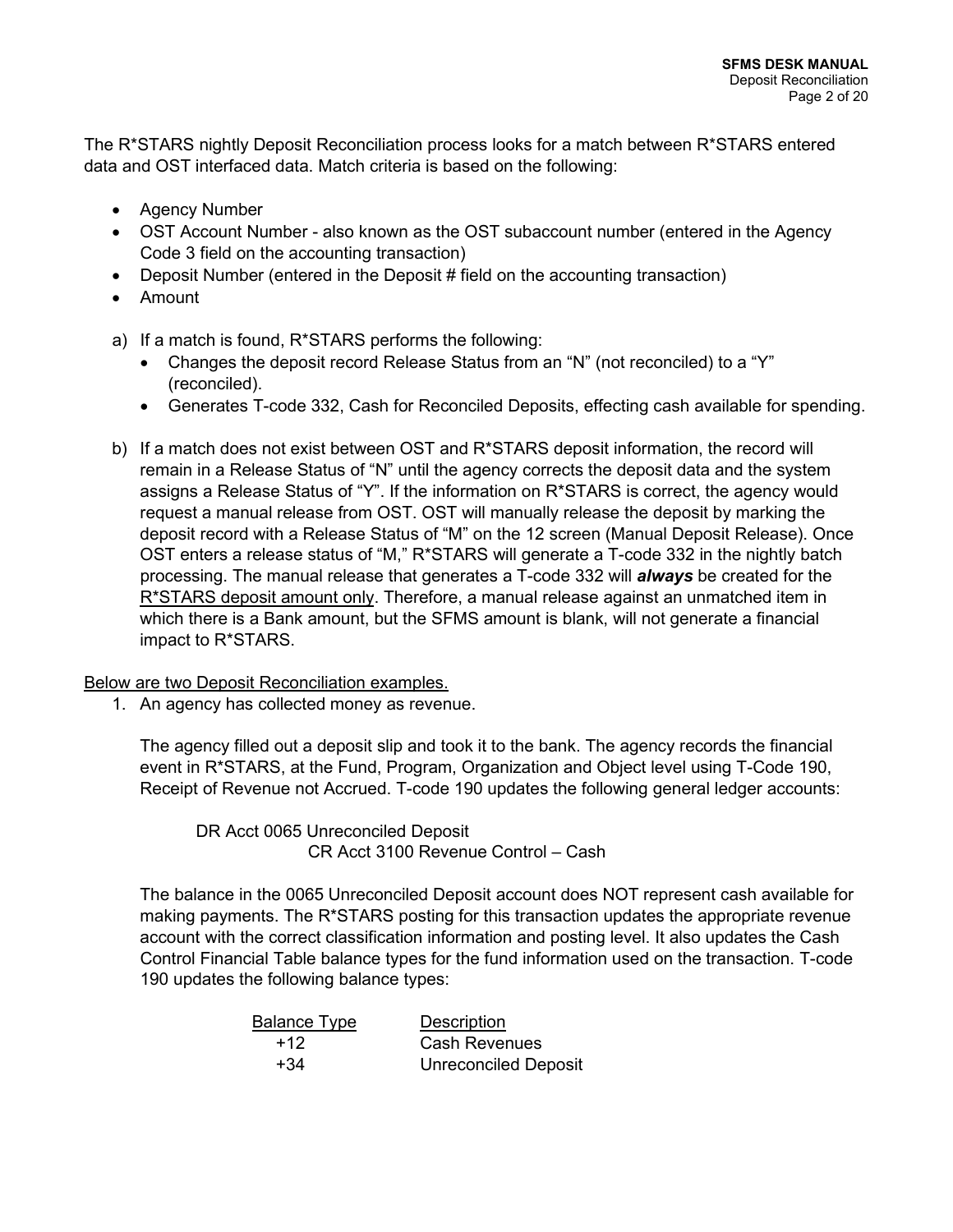R\*STARS will calculate the cash available in the Cash Control Table for the posted fund by adding the increase to balance type 12 and subtracting the increase from balance type 34. This entry is designed to have no impact on available cash. It just posts to the appropriate Cash Control Table balance type that represents the type of cash action taken (cash revenue in this example). The 63 screen (Cash Control Financial Inquiry) shows the impact by balance types. For help on how available cash is calculated, go to the 90 News/Help Table screen. Type Keyword "F33," Page "02."

For this example, the deposit matches in the nightly process and T-code 332 generates. T-code 332 updates the following general ledger accounts:

DR Acct 0070 Cash on Deposit with Treasurer CR Acct 0065 Unreconciled Deposit

T-code 332 updates the following balance type:

| <b>Balance Type</b> | <b>Description</b>          |
|---------------------|-----------------------------|
| -34                 | <b>Unreconciled Deposit</b> |

T-code 332 affects the Unreconciled Deposit balance type 34 as a minus. As R\*STARS calculates the cash available in the Cash Control Table it will add the decrease from balance type 34. This entry offsets the earlier increase to the Unreconciled Deposit balance type created when recording the deposit. So now, the only balance type affecting available cash after these two T-codes is the increase to balance type 12. Thus, available cash increases making the deposit available for spending.

2. An agency records an outgoing EFT using T-code 167R, Recog Outgoing ACH/Wire Transfer/Tres Fee:

> DR Acct 3500 Recog Outgoing ACH/Wire Transfer/Trea Fee CR Acct 0065 Unreconciled Deposit

| Balance Type | <b>Description</b>          |
|--------------|-----------------------------|
| $+15$        | <b>Cash Expenditures</b>    |
| -34          | <b>Unreconciled Deposit</b> |

The matched EFT generated T-code 332 would:

DR Acct 0065 Unreconciled Deposit CR Acct 0070 Cash on Deposit with Treasurer

| <b>Balance Type</b> | <b>Description</b>          |
|---------------------|-----------------------------|
| $+34$               | <b>Unreconciled Deposit</b> |

The final effect on available cash is a decrease.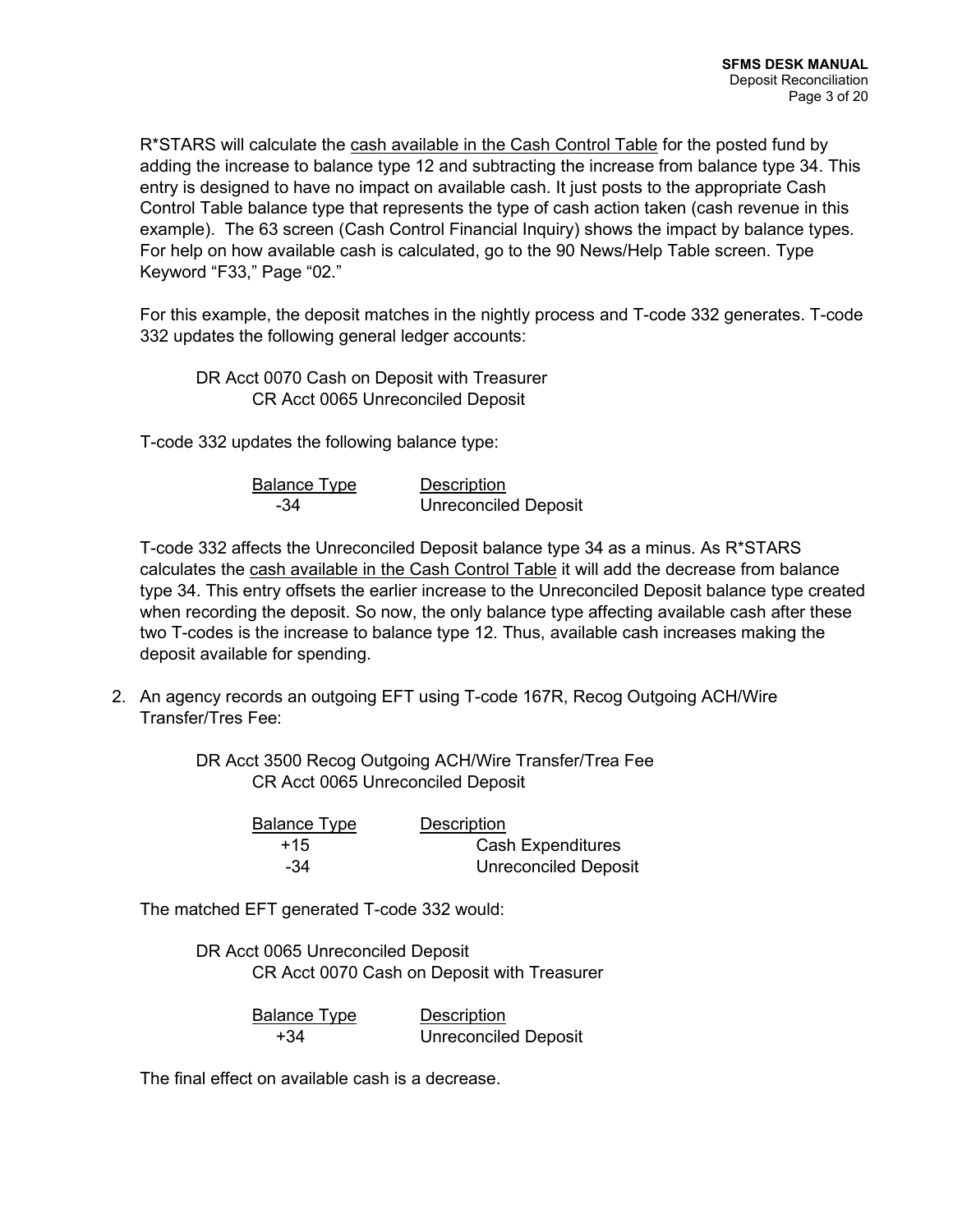### **TREASURY TRANSACTION TYPES INVOLVED WITH DEPOSIT RECONCILIATION**

The types of OST transactions involved with the deposit reconciliation process are:

| <b>OST Transaction Type</b>                   |
|-----------------------------------------------|
| On Us Transfer (deposit/withdrawal)           |
| <b>ACH Deposit</b>                            |
| <b>Credit Card Deposit</b>                    |
| <b>ACH Credit Offset</b>                      |
| <b>Credit Adjustment</b>                      |
| Credit Inv Misc Income/Exp Reversal           |
| <b>Credit OSTF Withdrawals</b>                |
| Incoming Wire                                 |
| <b>ACH Withdrawal</b>                         |
| <b>Credit Card Fee</b>                        |
| <b>ACH Debit Offset</b>                       |
| Deposit                                       |
| Debit Adjustment                              |
| Debit Checks Inv Expense                      |
| Debit Inv Misc Income/Exp Reversals           |
| <b>Debit OSTF Contributions</b>               |
| <b>Wire Withdrawal</b>                        |
| <b>Electronic Deposit</b>                     |
| Interest (paid or charged to agency accounts) |
| <b>Treasury Banking Fees</b>                  |
| <b>Administration Fees</b>                    |
| Lockbox Deposit                               |
| <b>ACH Returned Item Credit</b>               |
| <b>ACH Returned Item Debit</b>                |
| <b>Sweep Transfer</b>                         |
| <b>Overdraft Protection Transfer</b>          |
|                                               |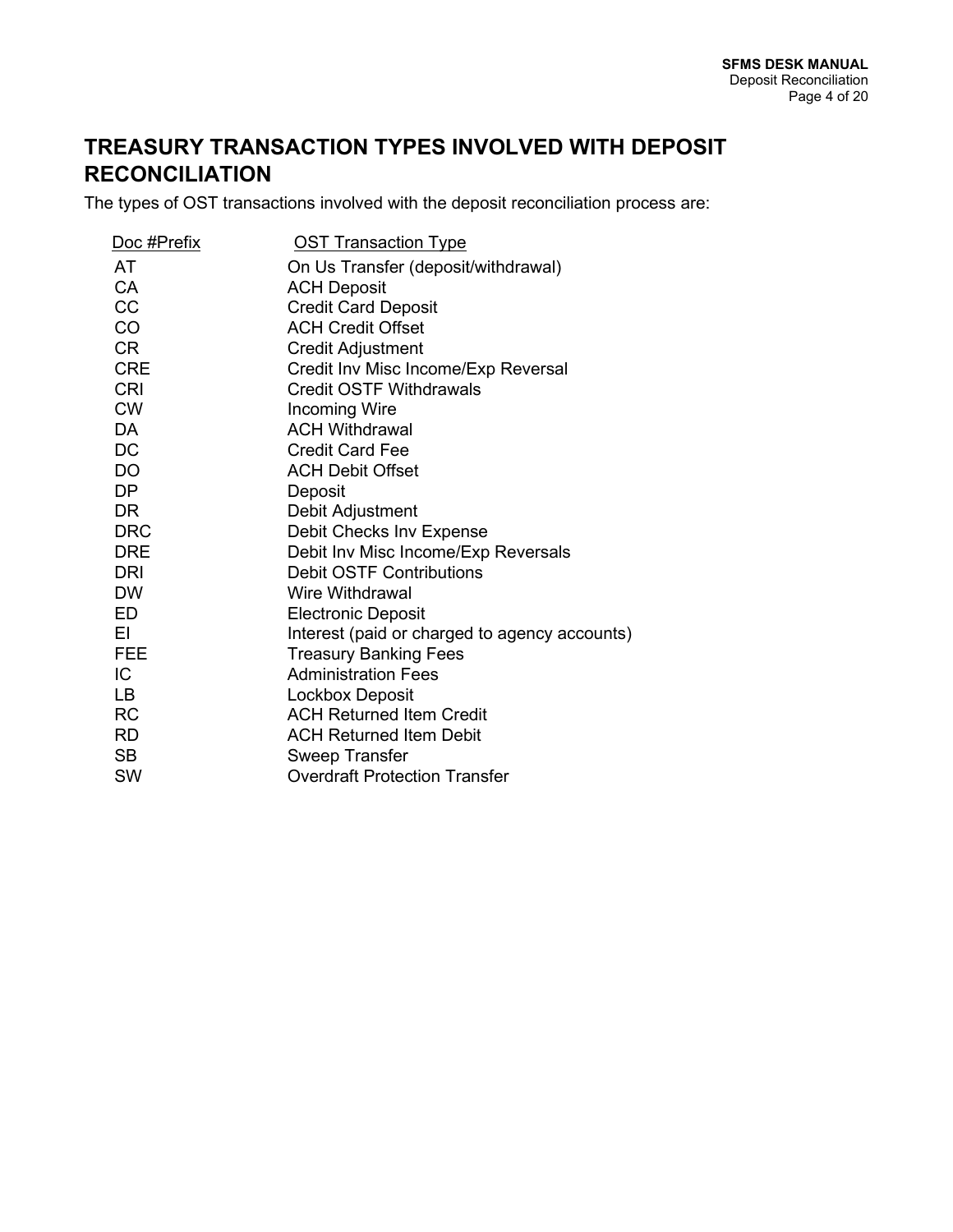### **R\*STARS TRANSACTION CODES SUBJECT TO DEPOSIT RECONCILIATION**

R\*STARS T-codes that are subject to deposit reconciliation do not record to general ledger account 0070, Cash on Deposit with Treasurer. They effect general ledger account 0065, Unreconciled Deposit. The following is a listing of R\*STARS T-codes subject to the deposit reconciliation process. The descriptions are as defined on the 28A Transaction Code Decision Profile.

#### R\*STARS Transaction Codes

- 140 Receipt of Investment-Other/Mass Transit
- 141 Coll of Ln/Note/Morg/Cont Rec-LT/Govt
- 142 Coll of Ln/Note/Morg/Cont Rec-LT/Prop
- 146 Coll of Interest Rec-Other Unbilled
- 147 Coll of Interest Rec-Other Billed
- 148 Coll of Interest Rec-Designated
- 149 Cash Receipt/Sale of Fixed Asset Prop
- 150 Cash Rec for Return of Unreimb Advance
- 151 Record Unidentified Receipt
- 155 Subgrantee-Refund of Advance
- 160 Collection A/R Billed-Dep Liability
- 162 Record Receipt of Dep Liab no Doc Supp
- 165 Record Receipt of Deposit Liability
- 167 Recognition of Outgoing ACH/Wire Transfer
- 168 Adjust Receipt of Deposit Liability
- 170 Receipt of Deferred Revenue
- 172 Refund of Expenditure
- 173 Coll A/R Billed Transfer In
- 175 Coll Intergov Rec (Federal) Unbilled
- 176 Collection A/R Other Billed
- 177 Collection A/R Other Unbilled
- 178 Collection Intergov Rec (Federal) Billed
- 179 Collection Intergov Rec (Local) Billed
- 182 Recognize Interest Dist from Treasury
- 183 Recognize Accrued Int., Purchased, Rec'd
- 184 Collection A/R Expend Refund Billed
- 185 Record Wire Transfer/ACH Transfer Out
- 187 Record Transfer In from Suspense Account
- 189 Pay Loss on Bonds/COP Call Expense
- 190 Receipt of Revenue-Not Accrued
- 191 Receipt for Miscellaneous Liability
- 192 Issue Bond/COP-Government
- 790 Remit Back-up Withholding to IRS
- 819 Issue AFS Direct Deposit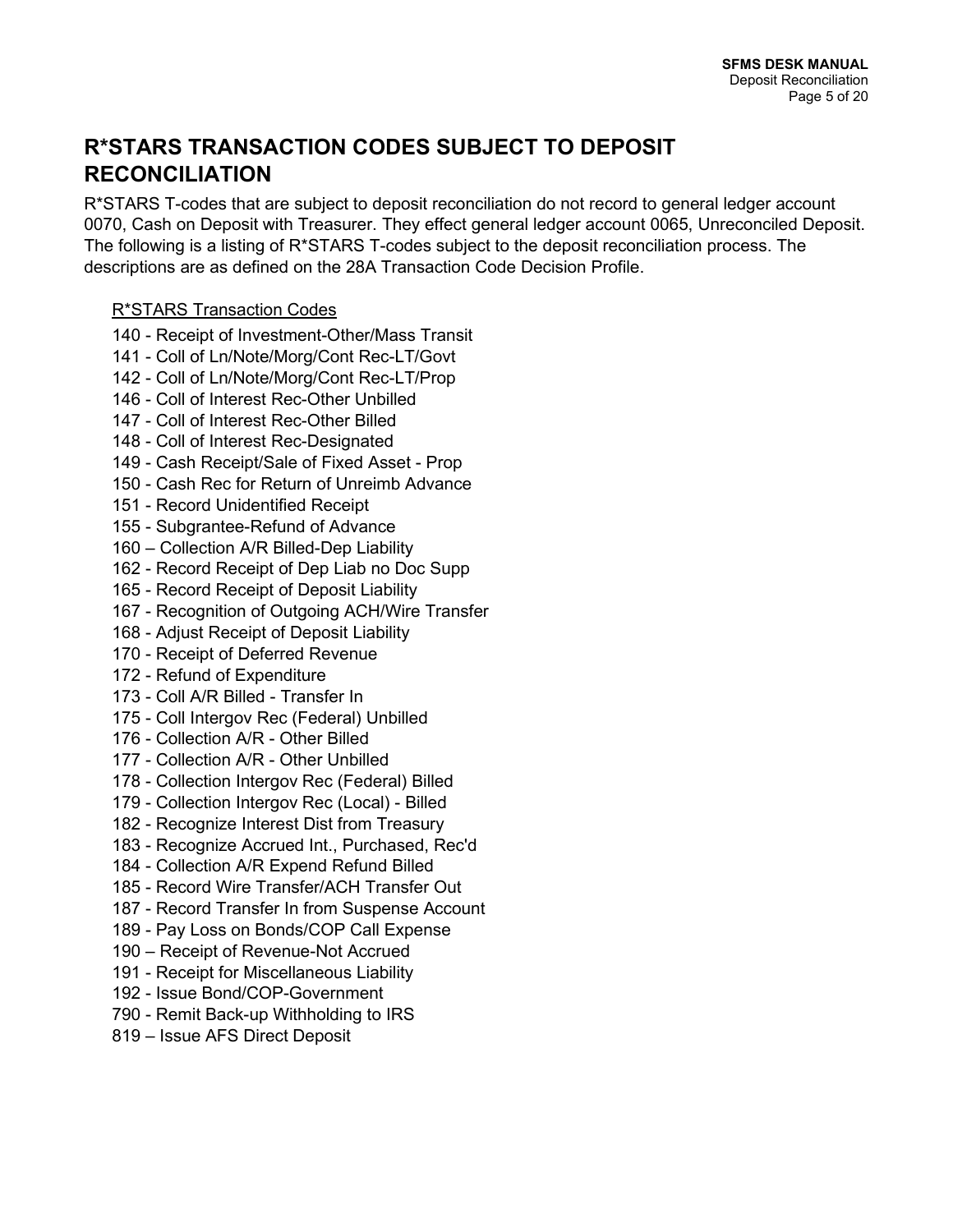### **R\*STARS DEPOSIT NUMBER**

The R\*STARS Deposit # (Invoice Number after processed) is formatted as follows (some samples):

| <b>Transaction Type</b> | <b>Deposit Number Format</b>                                                 |
|-------------------------|------------------------------------------------------------------------------|
| Deposit                 | DP plus 5-digit deposit slip number, i.e., DP12345.                          |
| Visa transaction        | CC plus zero, a 5-digit Visa number and a 6-digit date, i.e., CC012345MMDDYY |
| Suspense transfer       | AT plus 5-digit number OST's pre-numbered suspense form, i.e., AT07158       |
| Investment interest     | CRI plus 6-digit date MMDDYY, i.e., CRI021401                                |
| Treasury interest       | El plus 6-digits representing the last day of the month, i.e., El022801      |

When an OST deposit transaction comes through the interface process, the system determines if there is a match between a lockbox or VISA deposit by looking at the D53 Titles Profile (Table I.D. VISA for both Lockbox and VISA). If the VISA or lockbox number matches the D53, the deposit number on OST's interface reformats with the current six-digit date (MMDDYY) added to the end and adds a zero after the first two characters, resulting in a 14-character reconfigured number. The R\*STARS transaction entered must cite the 14-digit deposit number to complete the matching process of the Deposit Reconciliation sub-system. For example, a VISA number of CC03301 for February 14, 2001 reformats to CC003301021401.

#### *Agencies must be sure to inform SFMS Operations when adding a new VISA or Lockbox account so that SFMS Operations can update the D53 table.*

### **SETTING UP AGENCY CODE 3 (D36)**

The D36 Agency Code 3 Profile is used to retrieve the OST account number for the deposit reconciliation process. The OST account number is one of the four elements used for matching R\*STARS transactions to Treasury Post File information subject to the Deposit Reconciliation process. The remaining three elements are: Agency, Deposit Number, and Amount.

The OST account number established on the R\*STARS Agency Code 3 Profile must match the account number(s) established at OST to accomplish a match in the deposit reconciliation process. OST's system requires a ten-digit number to post agency transactions to the corresponding OST fund. The format is as follows: the 3-digit agency number, 2 zeros, and the 5 digit account number. For example, agency 107 depositing to account 00401 would be formatted by OST's system as 1070000401. The last 5 digits (account number) directly corresponds with the Agency Code 3 number 00401 established in R\*STARS for agency 107.

To use this process, agencies must establish an OST account number in the D36 Agency Code 3 Profile for each OST fund. OST uses the OST account number to post the deposit to the correct OST fund, however, the OST account number does not determine to which R\*STARS fund (D23) the deposit will be posted.

It is the agency's classification structure, entered in the deposit transaction, that determines the R\*STARS fund (D23) effected. The Agency Code 3's only purpose in R\*STARS is to create a match with OST on the 12 screen. The key to the D36 Profile is Agency Number and Agency Code 3. The Agency Code 3 field is six digits in length with trailing spaces allowed. A title may also be entered for the profile.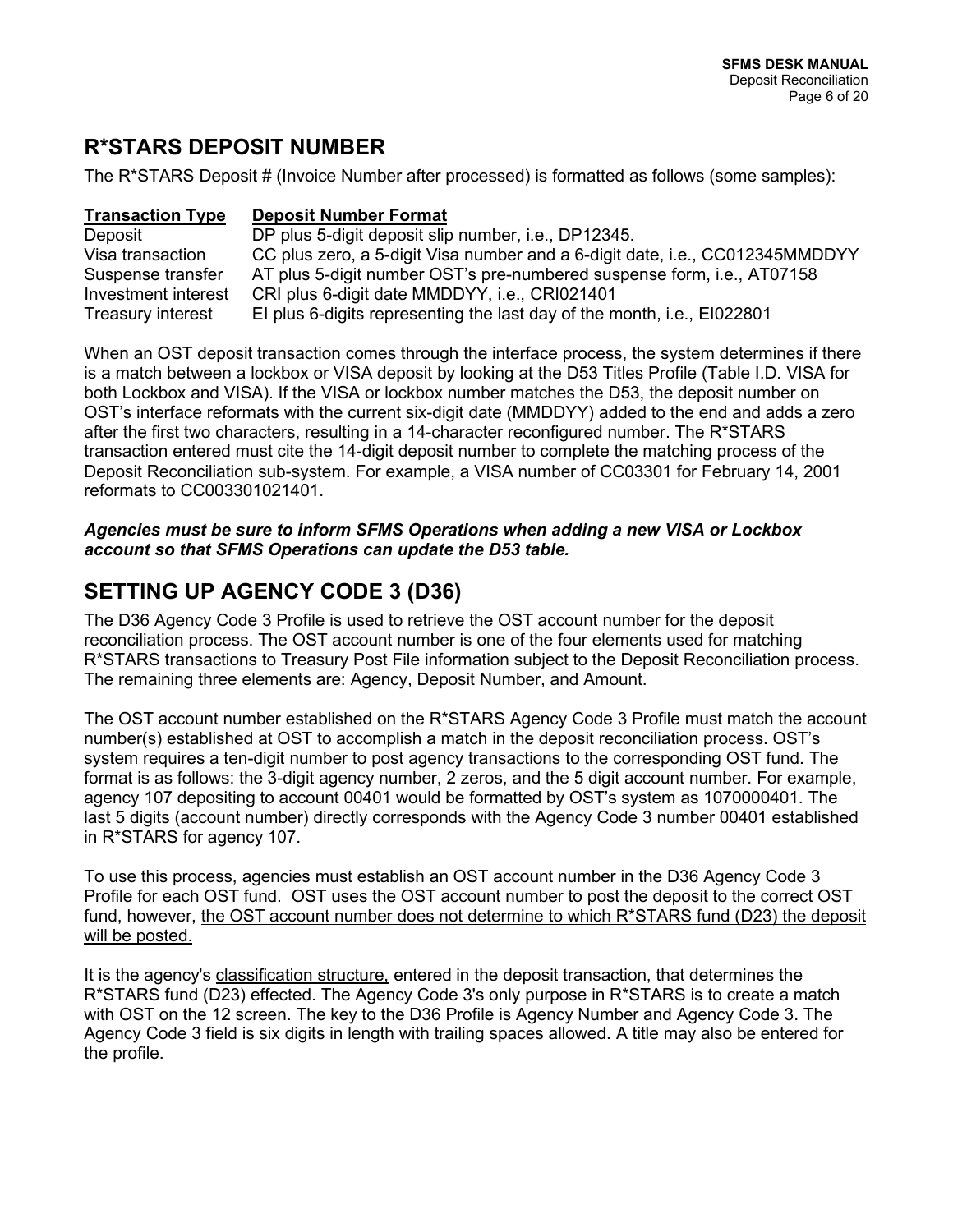An example of an Agency Code 3 is:

| <b>AGENCY</b> | 581                      |
|---------------|--------------------------|
| AGENCY CODE 3 | 00401                    |
| TITI E        | <b>SPECIAL EDUCATION</b> |

As described above, the OST account number in the Agency Code 3 field of a transaction must match the account number passed from OST. This then allows R\*STARS to generate the T-code 332 to effect 0070 Cash on Deposit with Treasurer, and thus record monies available for expenditure. An OST account number in the Agency Code 3 field is required on all transactions subject to the deposit reconciliation process (any transaction impacting general ledger account 0065 - Unreconciled Deposit).

#### **If the OST account number is not present on the deposit transaction entered, the accounting entry must be reversed out and re-entered by the agency so that it can match OST's record.**

There are two limitations to keep in mind when using Agency Code 3:

1. The 28A Transaction Code Decision Profile does not have the option to make Agency Code 3 mandatory upon entry of a deposit transaction. It is up to the user to remember to enter the Agency Code 3 OST account number when entering the transaction. If an Agency Code 3 OST account number is not entered at the time the deposit transaction is input, R\*STARS cannot automatically match the entered transaction to OST's interface transaction. At this point, the 12 screen (Manual Deposit Release Screen) would reflect two unmatched records: OST's record as it was interfaced to R\*STARS, and the R\*STARS record with the Account Number field *blank*.

If this occurs the agency needs to reverse the transaction in error (as originally entered - without an Agency Code 3 OST account number) and re-enter it with the Agency Code 3 field completed.

2. Agency Code 3 is not an enterable field on all transaction entry screens. Several fast entry screens (screens that are set up to facilitate transaction entry) do not allow the entry of an Agency Code 3 but will allow it to be looked up by other coding block elements. Below is a recap of which screens allow an Agency Code 3 to be entered:

|     | Screen#                              | <b>Screen Title</b> | Agency Code 3 |
|-----|--------------------------------------|---------------------|---------------|
| 504 | Revenue/Receipts Transaction Entry   | Yes                 |               |
| 505 | Pre-Enc/Enc Expend Transaction Entry | Yes                 |               |
| 506 | Single Vendor Fast Entry             | No*                 |               |
| 507 | <b>Multiple Vendor Fast Entry</b>    | $No*$               |               |
| 508 | <b>Multiple Invoice Fast Entry</b>   | $No*$               |               |
| 516 | <b>Open Document Fast Entry</b>      | $No*$               |               |

\*In order to record Agency Code 3 on these transactions, it must be inferred from either the 24 Index Code Profile or the 26 Program Cost Account Profile (PCA).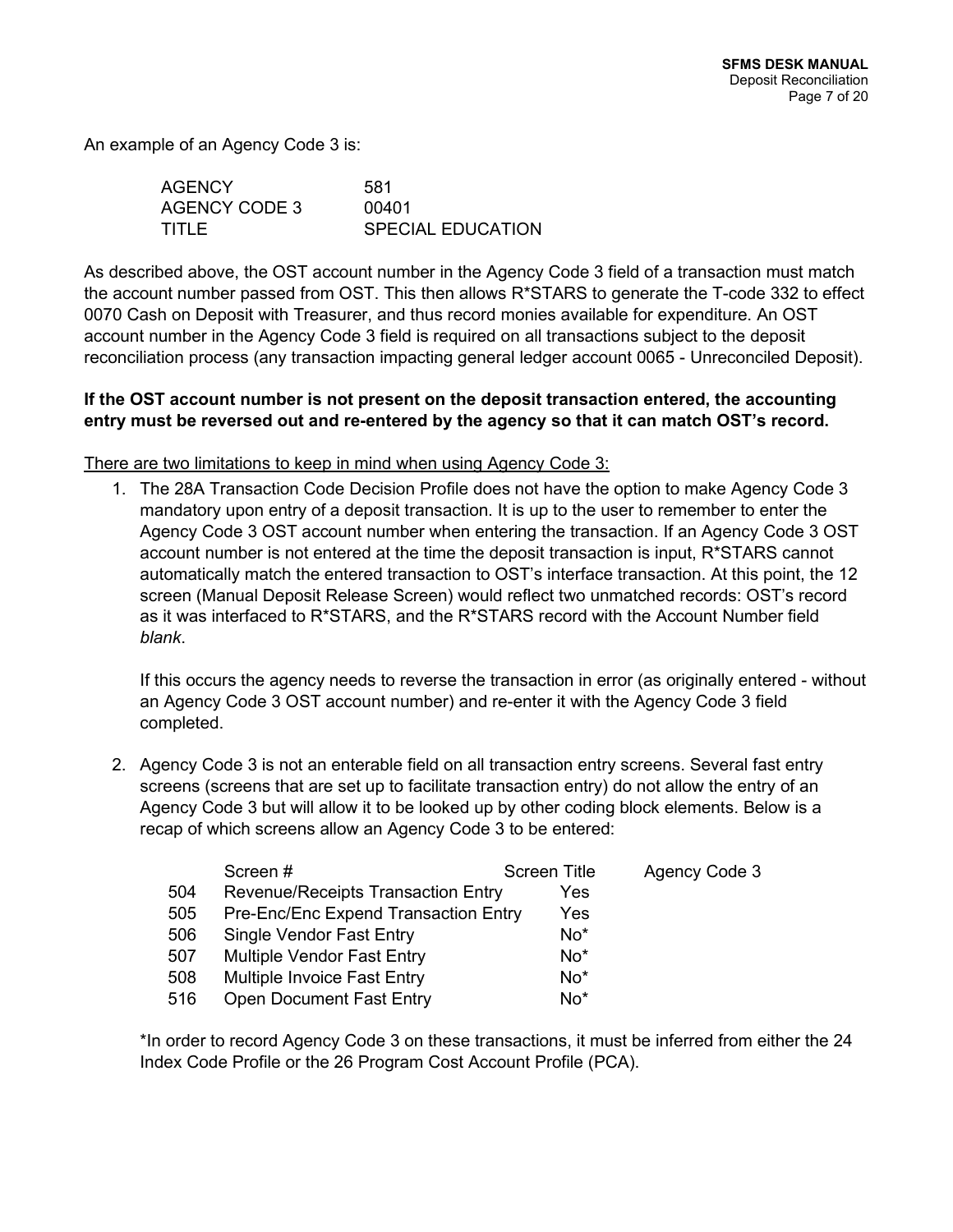For the Agency Code 3 example above, the agency has set up their 24 Index Code Profile to infer the Agency Code 3:

| <b>AGENCY</b>        | 581              |
|----------------------|------------------|
| <b>APPN YEAR</b>     | 01               |
| <b>INDEX</b>         | 09361            |
| TITLE                | MEDICAL SERVICES |
| $\star$              |                  |
| $\star$              |                  |
| $\star$              |                  |
| <b>AGENCY CODE 3</b> | 00401            |

**Because of the limitations described above, it is strongly recommended that agencies set up their PCAs or Indexes to look up an Agency Code 3.**

#### **ELECTRONIC FUNDS TRANSFER**

An electronic funds transfer (EFT) is any movement of funds by non-paper means. When referring to EFT transactions, it usually means transfers through an Automated ClearingHouse (ACH) or the Federal Reserve's Fedwire system.

A wire transfer is a same-day transfer of funds through the Federal Reserve's Fedwire system. Wire transfers are typically used when money must be transferred immediately, large amounts are transferred, it is imperative to be able to confirm receipt, and when international payments are made.

State agencies may receive monies electronically through wire transfers into an OST account at the bank. To ensure that proper and timely credit for incoming wires is received, it is critical to notify the Cash Management Section using the Incoming Wire Notification form (C-10) found at the back of the Cash Management Manual.

All outgoing wires are to be initiated through OST's Cash Management Section. To establish a recurring wire, complete the Wire Transfer – Recurring Payments Setup form (C-11). To send recurring wires after they have been established, complete the Request for Wire Transfer – Recurring form (C-12). One time wire transfers require a Request for Wire Transfer – Non-Recurring form (C-13). Any wire transfers received after 10:30 a.m. will be considered a request for the next business day.

An Automated ClearingHouse (ACH) transaction is where a clearinghouse has arranged to pass payments electronically rather than by check.

Many agencies receive monies electronically through ACH into an OST account at the bank. Agencies must complete the appropriate Payment Information Form C-21 or C-22 and send it to the Banking Section, so that OST can identify the appropriate agency account in applying the receipt of funds. The ACH Vendor Payment System form (C-21) is to be used for the receipt of funds from Federal agencies unless the federal agency has its own form. The ACH Direct Deposits (C-22) form is to be used for all other payments.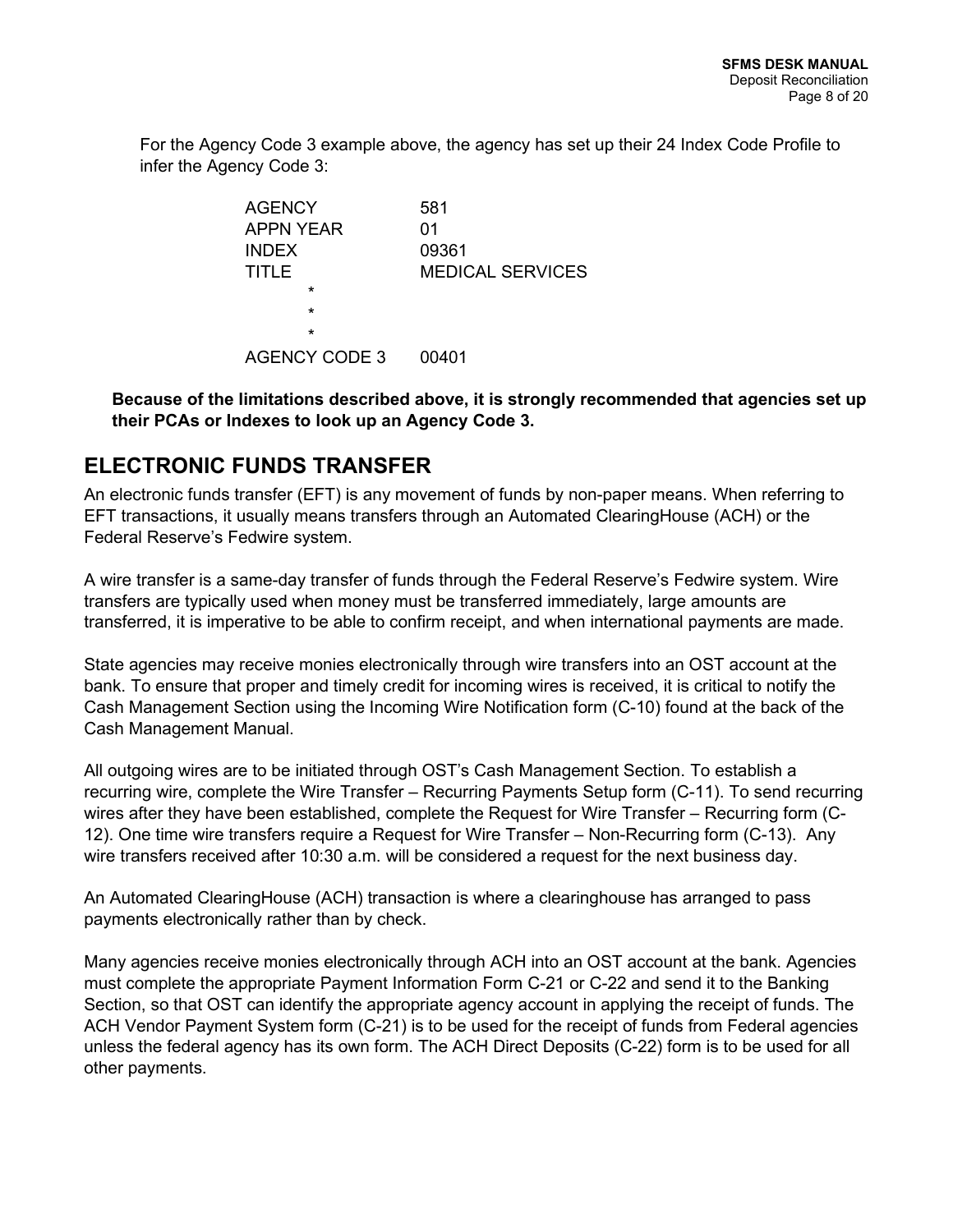STAN is the Treasury ACH Network software application for State agencies. It is used for the centralization of Automated ClearingHouse transactions through the OST. Agencies initiate and edit their own ACH transactions and transmit the batches to OST's base. ACH transactions that are internal to the State are stripped off before transmission to the bank to create an automated suspense transfer, resulting in the elimination of the manual suspense transfer form. Agencies must enter into an interagency agreement with OST to use STAN.

Agencies should work with OST to determine the best method available to take advantages of the opportunities of the ACH system. For additional details, see the OST's Cash Management Manual at their web site at [https://www.oregon.gov/treasury/Pages/index.aspx,](http://www.oregon.gov/treasury/Pages/index.aspx) or call Cash Management at 503- 378-4633.

### **DETERMINING IF AGENCY DEPOSITS ARE RECONCILED**

The 12 screen (Manual Deposit Release) is an on-line inquiry screen of deposit information relative to R\*STARS and OST. This screen displays the deposit amounts per OST and R\*STARS and the status of the deposit. Items remain in the system until the data is purged. Deposits may have a status of:

- Y Yes, the deposit is reconciled.
- N No, the deposit is not reconciled.
- M Manual release where OST manually releases the deposit.

Only OST has the authority to change the status of a deposit to "M." Deposit Reconciliation release requests (along with any backup documents) can be faxed to the OST's Banking section at 503-373- 1179. If an agency has a question or wants to discuss items for release, they can call the Banking section at 503-378-4633.

#### **DEPOSIT RECONCILIATION REPORTS AVAILABLE**

The control report, DAFR3321 Deposit Reconciliation Control Report, is a cumulative list of all nonreconciled deposits by Account Number, Deposit Number, Treasury Fund Number, R\*STARS Deposit Amount, and Treasury Deposit Amount.

Two requestable reports are available:

- 1. The DAFR3330 Deposit Reconciliation Record Report by Agency lists all deposits for an agency and their status (termed Recon Ind on this report). Special selects allow the agency to request reports for only those deposits with an "N" status, etc. The information on this report may be helpful when doing monthly cash reconciliations.
- 2. The DAFR3360 Deposit Reconciliation Record Report All Agencies is a listing of all deposits and their status. SFMS Operations uses this for monthly cash reconciliations of shared OST funds. Agencies use this for monthly cash reconciliations of dedicated OST funds

For more information, refer to the SFMS Report Guide at [https://www.oregon.gov/das/Financial/AcctgSys/Pages/reportguide.aspx.](https://www.oregon.gov/das/Financial/AcctgSys/Pages/reportguide.aspx)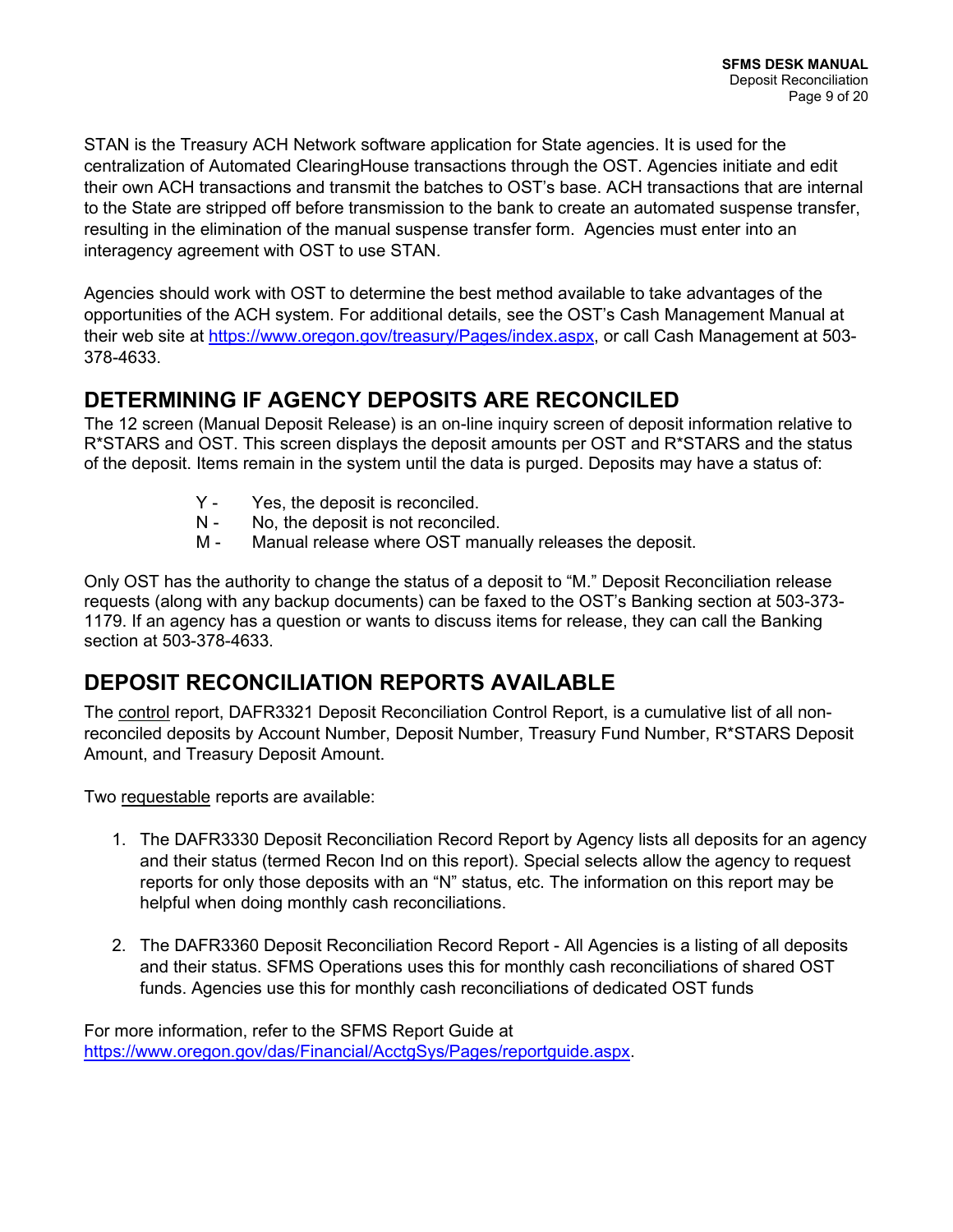### **RESEARCHING UNMATCHED DEPOSIT RECONCILIATION ITEMS**

#### Available resources.

- On-line inquiry via the R\*STARS 12 (Manual Deposit Release) and 13 (Deposit Research) screens
- Report: DAFR3330 Deposit Reconciliation Record Report by Agency, Special Select 1 = N
- Daily Control Report DAFR2261-Daily History Detail. This control report lists all transactions sent to the R\*STARS history file during the previous nightly cycle.

Data Elements of the 12 screen (Manual Deposit Release).

- SFMS Date = effective date of transaction(s).
- Bank Date = transaction post date to R\*STARS by OST interface.
- Treasury Fund inferred from the R\*STARS transaction(s).
- Bank Amount usually composed of one transaction.
- SFMS Amount  $-R^*STARS$  entry often composed of multiple transactions.
- Status indicates if item has been matched/recognized as cash (GL 0070).
	- o Y Yes; dollars have been reclassed to GL 0070.
	- o M Manual release; SFMS dollars have been reclassed to GL 0070.
	- $\circ$  N Unmatched; SFMS dollars still reside in GL 0065 (Unreconciled Deposit)\*
	- $\circ$  A Adjustment (not used in Oregon)

\*Note: Only SFMS dollars are in GL 0065, OST dollars are in "limbo."

#### Correction process of "No Agency Code 3" (OST Account Number blank)

- Reverse the original entry(s) as previously entered citing the same classification structure (no Agency Code 3).
- Reprocess the entry(s) correctly with an Agency Code 3.

#### Researching Bank Amount:

• Agency should have received documentation from OST. The documentation should have enough information for the user to determine the appropriate  $R^*STARS$  entry(s) to be recorded.

#### Researching R\*STARS Amount:

- If the R<sup>\*</sup>STARS current document number is known (possibly referenced at time of entry on the deposit slip information), the 86 Document Transaction Inquiry screen will detail each line item for which the R\*STARS amount is derived.
- If the R\*STARS Batch Identification number was noted on the supporting documentation, it may be inquired upon by using the 84 Accounting Event Record Inquiry screen. Within the batch, review all sequence numbers that are associated with the specific Agency Number, Deposit Number, and Agency Code 3.
- If R\*STARS Fund/Cash Fund is known, the 63 Cash Control Financial Inquiry screen may be used. Drill down on balance type 34 by positioning the cursor and pressing the F2 key. This brings up the 11 screen (Document Summary Inquiry). Page through by pressing F8 until the specific 12 screen SFMS Date is reached.
	- If there are only a few documents for the date researched, continue to use the drill down process until the lowest detail level (84 Accounting Event Record Inquiry) is reviewed.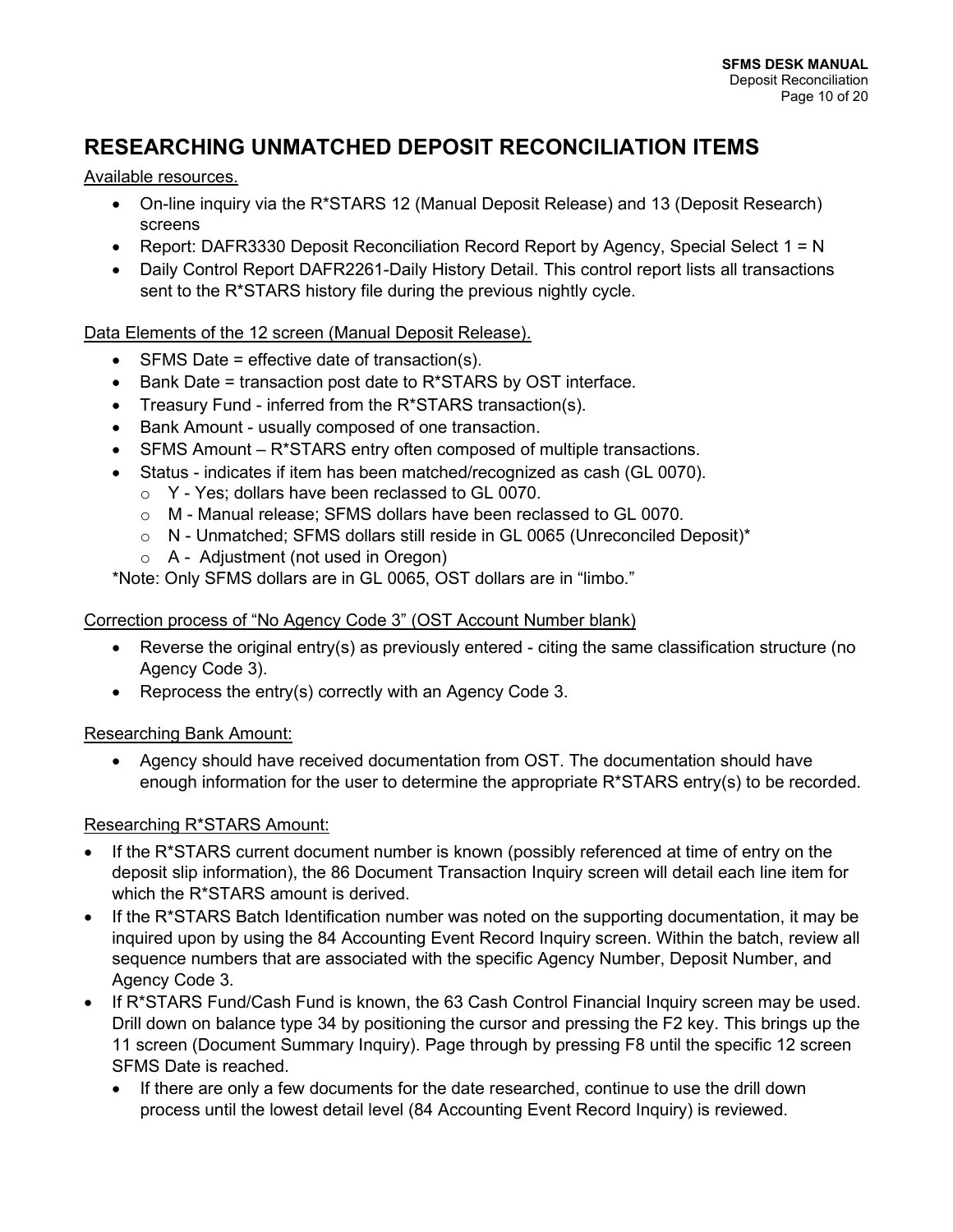• If there are a lot of documents and each contains many line items (suffixes), an alternative is to print the list and look up each document number via the 37 screen (Document Tracking Inquiry). This screen reflects the amount by document. If a specific amount needs to be researched, then the 86 screen (Document Transaction Inquiry) may be used to get the detail transaction(s).

### **TRANSACTIONS WHICH END UP IN THE "BIT BUCKET"**

A bit bucket occurs if a deposit is on the 12 screen with a status of "M" or "Y" and a transaction is later interfaced from OST or recorded in R\*STARS carrying the same Agency Number, Account Number, and Deposit Number. The Deposit Reconciliation system is based on the assumption that each deposit number must be unique. Therefore, duplicate entries cannot be processed and are sent to the bit bucket and must be corrected. The agency's SFMS Agency Support Analyst will fax a copy of any bit bucket report(s) to the agency. The agency needs to inform their SFMS Agency Support Analyst when the correcting transactions have been recorded.

### **Duplicate R\*STARS Transaction (SFMS Side Bit Bucket):**

An R\*STARS duplicate entry will show up on Control Report DAFR3741 as "Previously Reconciled." A duplicate would occur if an agency records a deposit number that has already been used and reconciled. In this case, any subsequent transactions will post to the proper financial tables (AP, AB, CC, etc.) but will not post to the detail/summary deposit reconciliation tables (will **not** appear on the 12 screen). Since T-code 332 only generates as a result of reconciled 12 screen entries, this reconciliation and the generated T-code 332 would never occur. Since no T-code 332 is generated, cash will never be reclassed from GL 0065 (Unreconciled Deposit) to GL 0070 (Cash on Deposit with Treasurer). SFMS Operations receives this report daily. Bit bucket items are identified, and the respective agencies notified.

If no matching entry is expected to be interfaced from OST, the correction process requires that the agency reverse the entry(s) exactly as posted (forcing the reversal to be sent to the bit bucket). The agency then would re-enter the transaction using the correct deposit number. Once the correct deposit number finds a match with OST's deposit number, the T-code 332 generates. The reversal forced to the bit bucket will balance out the duplicate bit bucket transaction already there.

### **Duplicate OST Transaction (Treasury Side Bit Bucket)**

An OST duplicate entry will show up on Control Report DAFR3311. Sometimes, OST will interface a document number that is not unique. If the original OST deposit is not reconciled, it will be added to the original entry on the 12 screen. If the original OST deposit was previously reconciled (status "M" or "Y"), when the Treasury Post Activity File is taken in, the duplicate document does not update the 12 screen via the TB\_Receipt\_Ex\_Sum Table. Consequently, Control Report DAFM3311 will reflect a difference between the Records Read and the sum of the Records Updated and Records Inserted. SFMS Operations receives this report daily. Bit bucket items are identified, and the respective agencies notified.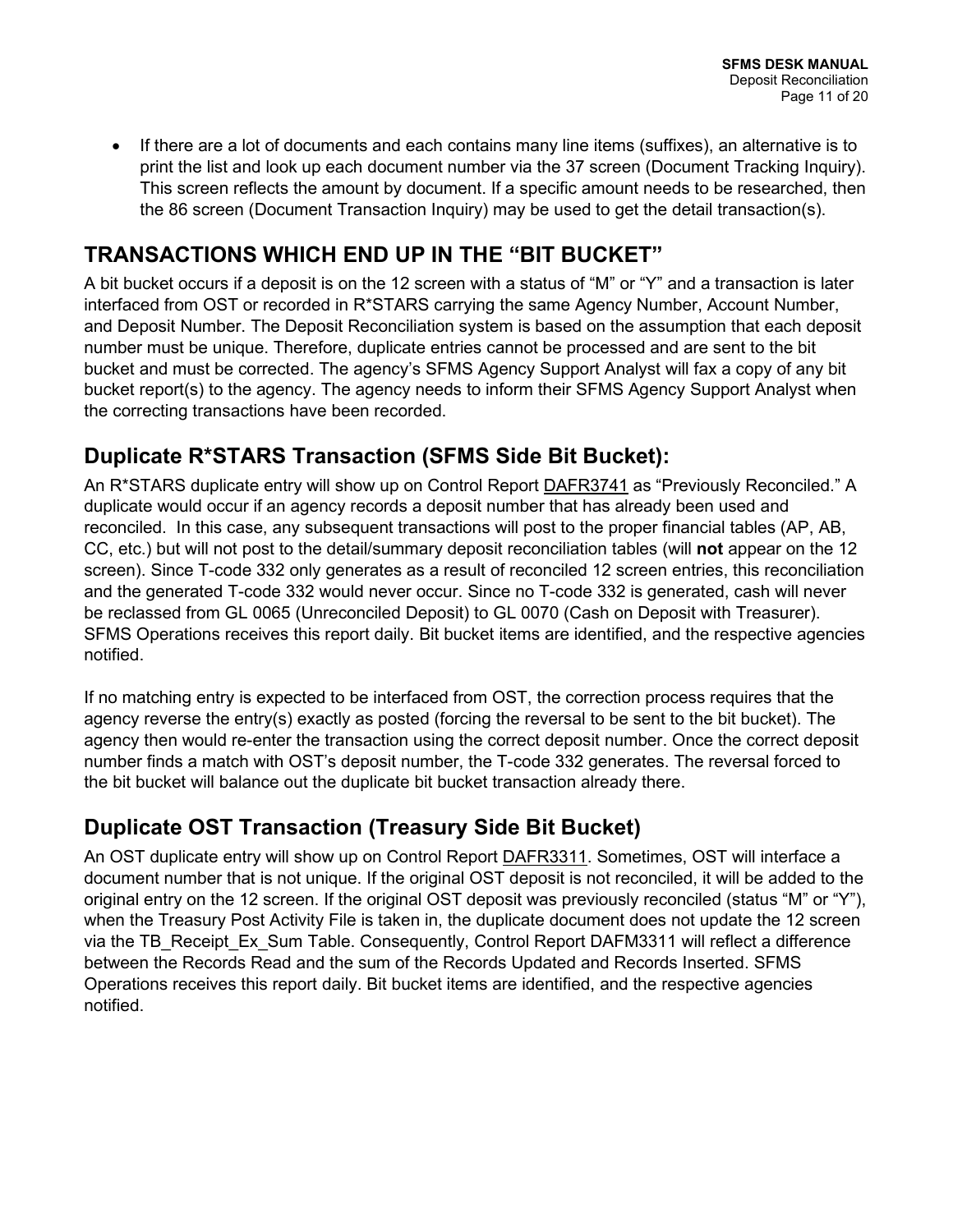If the R\*STARS matching entry has **not** been entered, the agency should record the transaction using a unique deposit number (often agencies add a letter to the front or the end of the original deposit number). The agency would then request a Deposit Manual Release from OST, providing OST a copy of the supporting documentation. The different deposit numbers (between R\*STARS and OST) will cause a mismatch in the cash reconciliation process. OST enters the deposit number in the description of the manually released  $R^*STARS$  entry(s) and this description shows on the 12 screen. The manual release will generate the T-code 332 during the nightly process.

If the R\*STARS matching entry has been entered, the agency will also receive a faxed copy of the DAFR3741 report showing an SFMS side bit bucket. The agency would reverse their original entry (which did not create an entry on the 12 screen) and re-enter it, changing the deposit number slightly. Now they will have an entry on the 12 screen and would request a Manual Release from OST.

### **PERIOD 13 – JUNE 31 AND SFMS BALANCES**

When OST interfaces an entry into R<sup>\*</sup>STARS that does not have a matching transaction posted on R\*STARS, the financial data is reflected on the Bank side on the 12 and 13 screens. This OST data does not post on R\*STARS. When R\*STARS has an entry that does not match with OST's entry, the data is posted on the SFMS side on the 12 and 13 screens and the dollar amount does effect R\*STARS as GL 0065 (unreconciled deposit).

Recording an entry to clear information on the 13 screen that relates to amounts OST has applied up through 6/30/YY is appropriate. An entry in period 13 using an effective date of June 31 applies the amounts to the 0065 account and to the revenue or expense account as of 6/31. When this entry reconciles, T-code 332 (which affects the 0070 account) generates with a current effective date. For example, an agency had a \$90 deposit applied at OST and not in R\*STARS at fiscal year-end. The agency records T-code 190 with a 6/31/YY effective date. This would affect the 0065 account as of period 13 and the appropriate revenue account as of 6/31/YY (applied in period 13). On the actual date the T-code 332 generates (July 13, for instance), the \$90 would move from 0065 to 0070 effective 7/13/YY. This means the reconciled cash would be affected in the first month of the new fiscal year.

To apply an amount using a 6/31/YY date when the money is **not** in OST as of 6/30/YY is **not** appropriate. This would be the equivalent of applying an amount to cash when the money is not in OST. – This is not allowed.

#### **DEPOSIT RECONCILIATION EXAMPLES**

| EXAMPLE # | <b>EXAMPLE DESCRIPTION</b>                                                                      |
|-----------|-------------------------------------------------------------------------------------------------|
| 1 pg 13   | R*STARS deposit matches OST's deposit                                                           |
| 2 pg 14   | R*STARS deposit correct, OST deposit information incorrect                                      |
| 3 pg 15   | R*STARS deposit incorrect, OST deposit information correct                                      |
| 4 pg 16   | R*STARS deposit incorrect, correction unable to process due to insufficient<br>available cash   |
| 5 pg 17   | <b>Record Wire Transfer Out</b>                                                                 |
| 6 pg 18   | Unidentified Receipt reclassified to Revenue - Different Fund                                   |
| 7 pg 19   | Revenue deposit recognized and reconciled, should have been Reduction<br>of Expense - Same Fund |
| 8 pg 19   | Deposit adjustment less than \$5.00                                                             |
|           |                                                                                                 |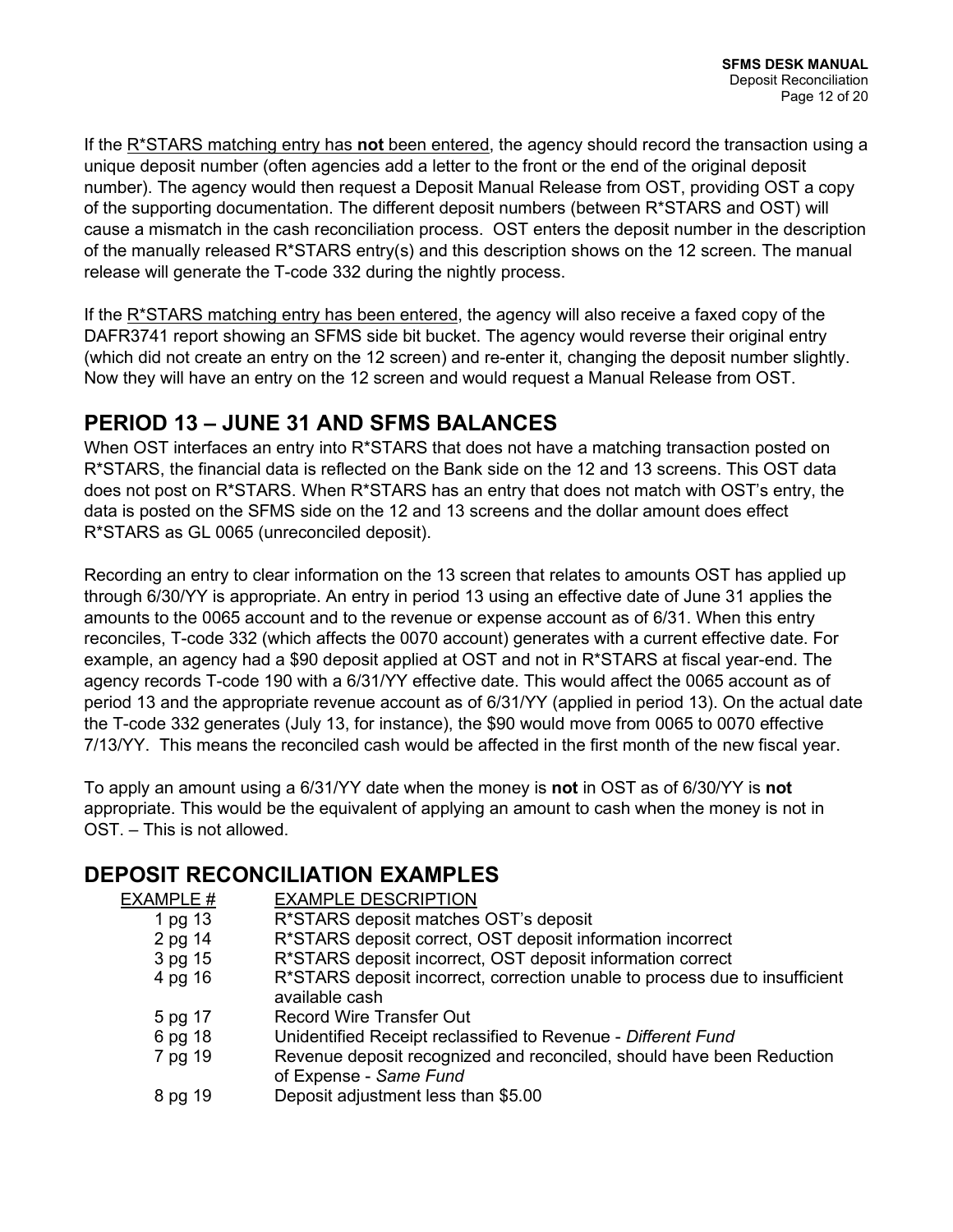**Example #1** Deposit per R\*STARS accounting records matches the deposit per OST's records.

A. The agency records a cash receipt for \$5,236.03 using T-code 190. Transaction code 190 - Receipt of Revenue not Accrued

> DR Acct 0065 Unreconciled Deposit  $$5,236.03$ <br>CR Acct 3100 Revenue Control-Cash \$5,236.03 CR Acct 3100 Revenue Control-Cash

T-code 190 increases the following balance types:

+12 Cash Revenues

+34 Unreconciled Deposit

R\*STARS will calculate the cash available in the Cash Control Table by adding increases to balance type +12 and subtracting increases from +34. At this point in the example, the entry results in no increase to available cash. Cash revenues (+12) equal unreconciled deposits (+34) and cancel each other out for Cash Control purposes.

| S012 VER 2.0                                                                  |          | STATE OF OREGON               |          | 07/06/00 02:30 PM |
|-------------------------------------------------------------------------------|----------|-------------------------------|----------|-------------------|
| LINK TO:                                                                      |          | MANUAL DEPOSIT RELEASE        |          | PROD              |
| AGENCY: 107                                                                   |          |                               |          |                   |
|                                                                               |          |                               |          |                   |
| ACCOUNT NUMBER: 15000                                                         |          | RECONCILIATION DATE: 10/21/99 |          |                   |
| DEPOSIT NUMBER: DP05284                                                       |          |                               |          |                   |
| TREASURY FUND: 0652<br>SFMS                                                   |          | BANK                          |          |                   |
| DEPOSIT \$:                                                                   | 5,236.03 |                               | 5,236.03 |                   |
| 10/21/99<br>DATE:                                                             |          | 10/06/99                      |          |                   |
| <b>RELEASE STATUS: Y</b> (Y, A, N, M) LAST USER ID:                           |          |                               |          |                   |
| DESCRIPTION:<br>Z06 RECORD SUCCESSFULLY RECALLED                              |          |                               |          |                   |
| F1-HELP F3-DELETE F5-NEXT F9-INT F10-SAVE F11-SAVE/CLEAR ENTER-INO CLEAR-EXIT |          |                               |          |                   |

The Release Status on the above screen is "Y." This means that the deposit per R\*STARS and OST have matched.

B. Once the transactions per OST and R\*STARS are matched for the Deposit Reconciliation process, the following transaction is generated during the nightly batch cycle:

**Transaction code 332 - Record Cash for Reconciled Deposits** 

| DR Acct 0070 Cash on Deposit with Treasurer | \$5,236.03 |
|---------------------------------------------|------------|
| CR Acct 0065 Unreconciled Deposit           | \$5,236.03 |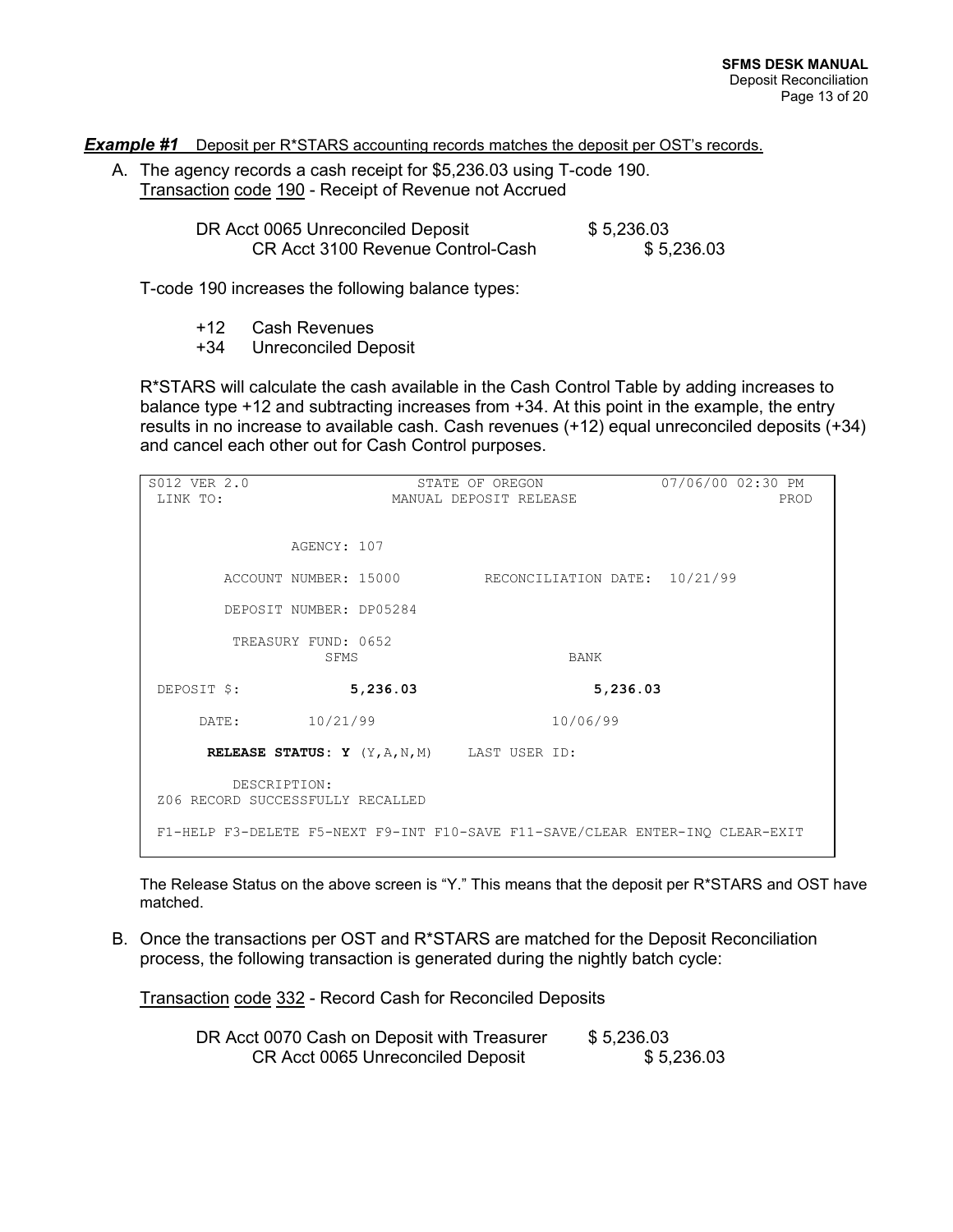When T-code 332 generates, it has OST's document number in the invoice field. This document number is used in the R\*STARS-to-OST cash reconciliation match process. T-code 332 affects the Cash Control Balance Type Unreconciled Deposit with a -34. The system calculates the cash available in the Cash Control Table by subtracting decreases to -34. Therefore, the increase in cash available because of this entry is \$5,236.03.

#### **Example #2** Agency accounting records are correct and the bank is in error.

In this case, the agency must contact OST for a correction to be processed. OST would contact the bank for an adjustment. Once OST receives the adjustment, they would post the adjustment to the agency's account (correcting only OST's balances). OST would then release the deposit manually.

A. The agency records a cash receipt for \$31,312.49 using T-code 190: Transaction code 190 - Receipt of Revenue not Accrued

| DR Acct 0065 Unreconciled Deposit | \$31,312.49 |
|-----------------------------------|-------------|
| CR Acct 3100 Revenue Control-Cash | \$31,312.49 |

| S012 VER 2.0                                                                  |                                     | STATE OF OREGON        |           | 07/06/00 02:46 PM |  |
|-------------------------------------------------------------------------------|-------------------------------------|------------------------|-----------|-------------------|--|
| LINK TO:<br>PROD                                                              |                                     | MANUAL DEPOSIT RELEASE |           |                   |  |
|                                                                               |                                     |                        |           |                   |  |
|                                                                               |                                     |                        |           |                   |  |
| AGENCY: 107                                                                   |                                     |                        |           |                   |  |
| ACCOUNT NUMBER: 15000 RECONCILIATION DATE: 03/21/00                           |                                     |                        |           |                   |  |
|                                                                               |                                     |                        |           |                   |  |
| DEPOSIT NUMBER: DP08028                                                       |                                     |                        |           |                   |  |
| TREASURY FUND: 0652                                                           |                                     |                        |           |                   |  |
| SFMS                                                                          |                                     |                        | BANK      |                   |  |
| DEPOSIT \$:                                                                   | 31, 312.49                          |                        | 30,692.49 |                   |  |
| 12/20/99<br>DATE:                                                             |                                     |                        | 12/21/99  |                   |  |
| RELEASE STATUS: M (Y, A, N, M) LAST USER ID: STDAA59                          |                                     |                        |           |                   |  |
|                                                                               | DESCRIPTION: SEE DP08318 TO BALANCE |                        |           |                   |  |
| Z06 RECORD SUCCESSFULLY RECALLED                                              |                                     |                        |           |                   |  |
| F1-HELP F3-DELETE F5-NEXT F9-INT F10-SAVE F11-SAVE/CLEAR ENTER-INO CLEAR-EXIT |                                     |                        |           |                   |  |

The Release Status on the above screen is "M." This means that the R\*STARS deposit has been matched/released manually by OST. **The manual release that generates the 332 transaction will always be created for the R\*STARS deposit amount. As a rule, OST will not process a manual release in this situation.** The transactions do not match from OST's point of view; therefore, a subsequent correction must be processed to correct OST's books. See item C below.

B. During the nightly batch cycle, T-code 332 is generated. Transaction code 332 - Record Cash for Reconciled Deposits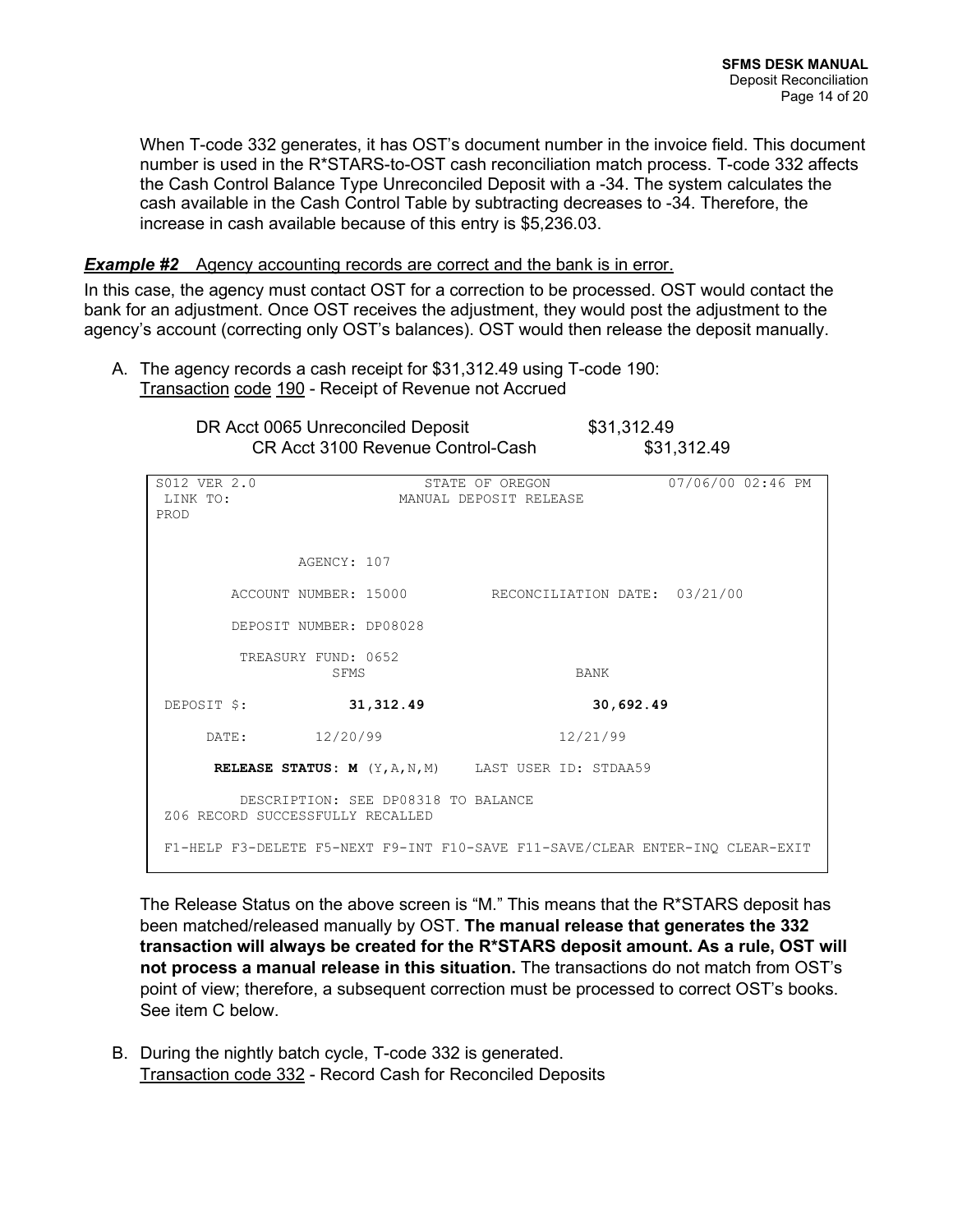DR Acct 0070 Cash on Deposit with Treasurer \$31,312.49 CR Acct 0065 Unreconciled Deposit \$31,312.49

Cash is correctly recorded in the agency's accounting records.

C. Since the agency's accounting records are already correct (the manual release processed the R\*STARS amount), OST will adjust their side. Until this adjustment is recorded by OST in their account, a reconciling item for the correction will exist between R\*STARS and OST.

**Example #3** Agency accounting records are incorrect, and an additional transaction must be recorded to clear the deposit.

A. The agency recorded a cash receipt for \$682,711.32 using T-code 190: Transaction code 190 - Receipt of Revenue not Accrued

> DR Acct 0065 Unreconciled Deposit \$ 682,711.32 CR Acct 3100 Revenue Control-Cash \$ 682,711.32

| S012 VER 2.0                                                                  | STATE OF OREGON        |                      |                  | 07/06/00 03:01 PM |
|-------------------------------------------------------------------------------|------------------------|----------------------|------------------|-------------------|
| LINK TO:                                                                      | MANUAL DEPOSIT RELEASE |                      |                  | PROD              |
|                                                                               |                        |                      |                  |                   |
|                                                                               |                        |                      |                  |                   |
|                                                                               |                        |                      |                  |                   |
| AGENCY: 629                                                                   |                        |                      |                  |                   |
|                                                                               |                        |                      |                  |                   |
| ACCOUNT NUMBER: 00579                                                         |                        | RECONCILIATION DATE: | $\left  \right $ |                   |
|                                                                               |                        |                      |                  |                   |
|                                                                               |                        |                      |                  |                   |
| DEPOSIT NUMBER: LB043912062600                                                |                        |                      |                  |                   |
|                                                                               |                        |                      |                  |                   |
| TREASURY FUND: 0579                                                           |                        |                      |                  |                   |
| <b>SFMS</b>                                                                   |                        | BANK                 |                  |                   |
|                                                                               |                        |                      |                  |                   |
|                                                                               |                        |                      |                  |                   |
|                                                                               |                        |                      |                  |                   |
| DEPOSIT \$:                                                                   | 682,711.32             | 772,406.83           |                  |                   |
|                                                                               |                        |                      |                  |                   |
| 06/30/00<br>DATE:                                                             |                        | 06/26/00             |                  |                   |
|                                                                               |                        |                      |                  |                   |
|                                                                               |                        |                      |                  |                   |
| RELEASE STATUS: N (Y, A, N, M) LAST USER ID:                                  |                        |                      |                  |                   |
|                                                                               |                        |                      |                  |                   |
| DESCRIPTION:                                                                  |                        |                      |                  |                   |
| Z06 RECORD SUCCESSFULLY RECALLED                                              |                        |                      |                  |                   |
|                                                                               |                        |                      |                  |                   |
| F1-HELP F3-DELETE F5-NEXT F9-INT F10-SAVE F11-SAVE/CLEAR ENTER-INQ CLEAR-EXIT |                        |                      |                  |                   |

The Release Status on the screen is "N." This means a match between the deposit per R\*STARS and OST has not occurred.

B. When the bank sends the transaction to OST, the deposit is shown as \$772,406.83. The agency realizes that the accounting entry recorded with T-code 190 was incorrect. An additional deposit entry of \$89,695.51 must be made. Transaction code 190 - Receipt of Revenue not Accrued

| DR Acct 0065 Unreconciled Deposit | \$89,695.51 |
|-----------------------------------|-------------|
| CR Acct 3100 Revenue Control-Cash | \$89,695.51 |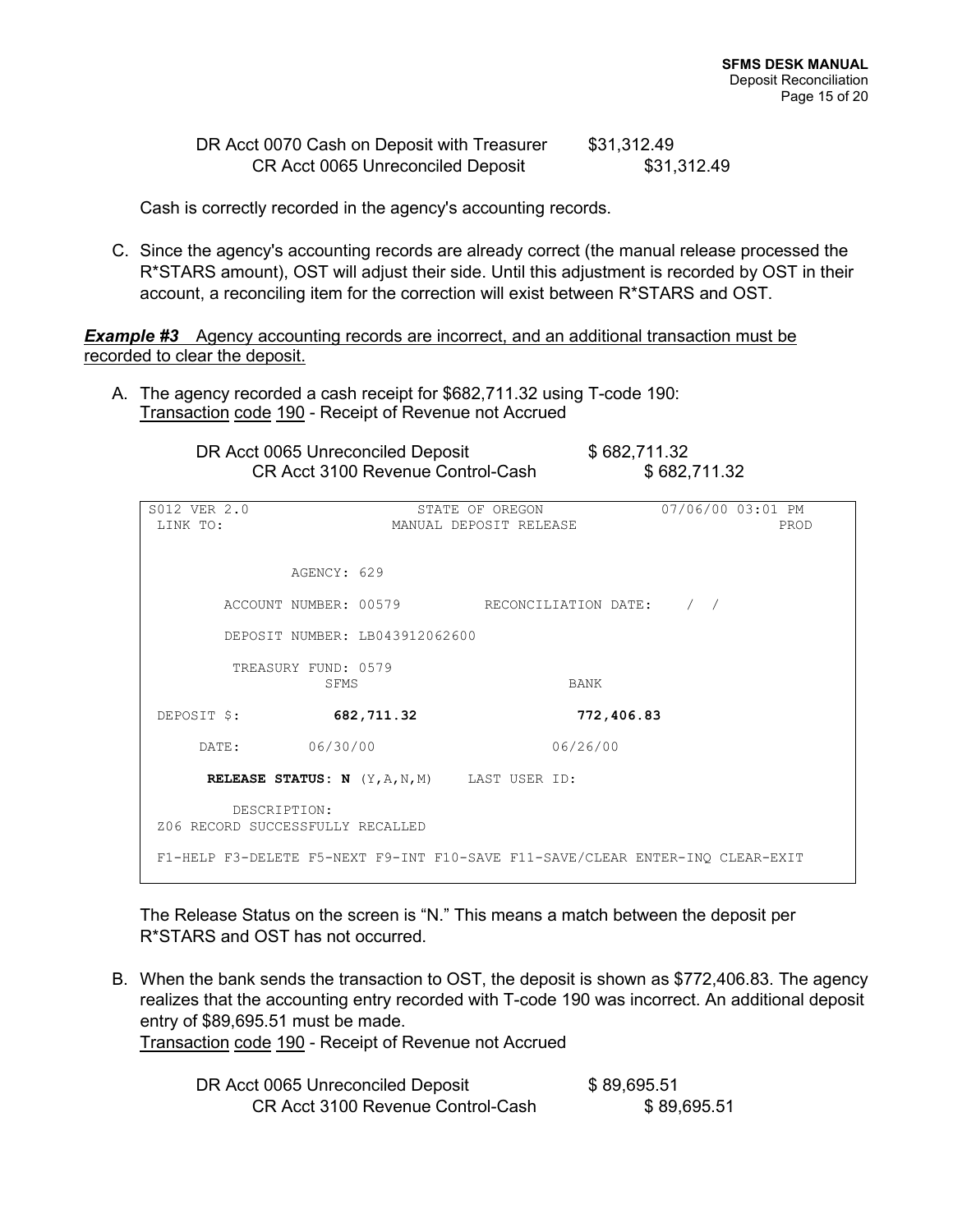Note: This additional entry requires **the same agency number, deposit number and account number (Agency Code 3) as entered on the original entry.** This allows R\*STARS to combine the correcting entry of \$89,695.51 with the original entry of \$682,711.32. It will then match with the corresponding OST entry of \$772,406.83.

| S012 VER 2.0                                                                  | STATE OF OREGON        |                                                     | 07/06/00 03:01 PM |
|-------------------------------------------------------------------------------|------------------------|-----------------------------------------------------|-------------------|
| LINK TO:                                                                      | MANUAL DEPOSIT RELEASE |                                                     | PROD              |
|                                                                               |                        |                                                     |                   |
|                                                                               |                        |                                                     |                   |
| AGENCY: 629                                                                   |                        |                                                     |                   |
|                                                                               |                        |                                                     |                   |
|                                                                               |                        | ACCOUNT NUMBER: 00579 RECONCILIATION DATE: 06/30/00 |                   |
|                                                                               |                        |                                                     |                   |
| DEPOSIT NUMBER: LB043912062600                                                |                        |                                                     |                   |
|                                                                               |                        |                                                     |                   |
| TREASURY FUND: 0579                                                           |                        |                                                     |                   |
| SFMS                                                                          |                        | <b>BANK</b>                                         |                   |
|                                                                               |                        |                                                     |                   |
| DEPOSIT \$:                                                                   | 772,406.83             | 772,406.83                                          |                   |
|                                                                               |                        |                                                     |                   |
| 06/30/00<br>DATE:                                                             |                        | 06/26/00                                            |                   |
|                                                                               |                        |                                                     |                   |
| RELEASE STATUS: Y (Y, A, N, M) LAST USER ID:                                  |                        |                                                     |                   |
|                                                                               |                        |                                                     |                   |
| DESCRIPTION:                                                                  |                        |                                                     |                   |
| Z06 RECORD SUCCESSFULLY RECALLED                                              |                        |                                                     |                   |
|                                                                               |                        |                                                     |                   |
| F1-HELP F3-DELETE F5-NEXT F9-INT F10-SAVE F11-SAVE/CLEAR ENTER-INO CLEAR-EXIT |                        |                                                     |                   |
|                                                                               |                        |                                                     |                   |

C. Once the deposit per R\*STARS matches OST's, (the Release Status is automatically set to "Y" in the R\*STARS nightly processing) the deposit is considered reconciled in the automated deposit reconciliation process and T-code 332 generates: Transaction code 332 - Record Cash for Reconciled Deposits

> DR Acct 0070 Cash on Deposit with Treasurer \$772,406.83 CR Acct 0065 Unreconciled Deposit \$772,406.83

#### *Example #4* An R\*STARS agency records T-code 190 with an incorrect PCA.

The agency then realizes it has used the wrong PCA which will reference an incorrect classification structure. The agency needs to reverse the original entry and enter the correct one. However, there is insufficient cash in the fund to accomplish the needed entries. That is, the cash being reversed is more than or equal to the cash left in the fund referenced on the original transaction. This results in the agency receiving an F33 Cum Cash Bal Neg error message from R\*STARS. OST has not processed the transaction, so it is still unmatched on the 12 screen (status N).

A. The agency records the cash receipt of \$1,000 using T-code 190. Transaction code 190 - Receipt of Revenue not Accrued

| DR Acct 0065 Unreconciled Deposit | \$1,000.00 |
|-----------------------------------|------------|
| CR Acct 3100 Revenue Control-Cash | \$1,000.00 |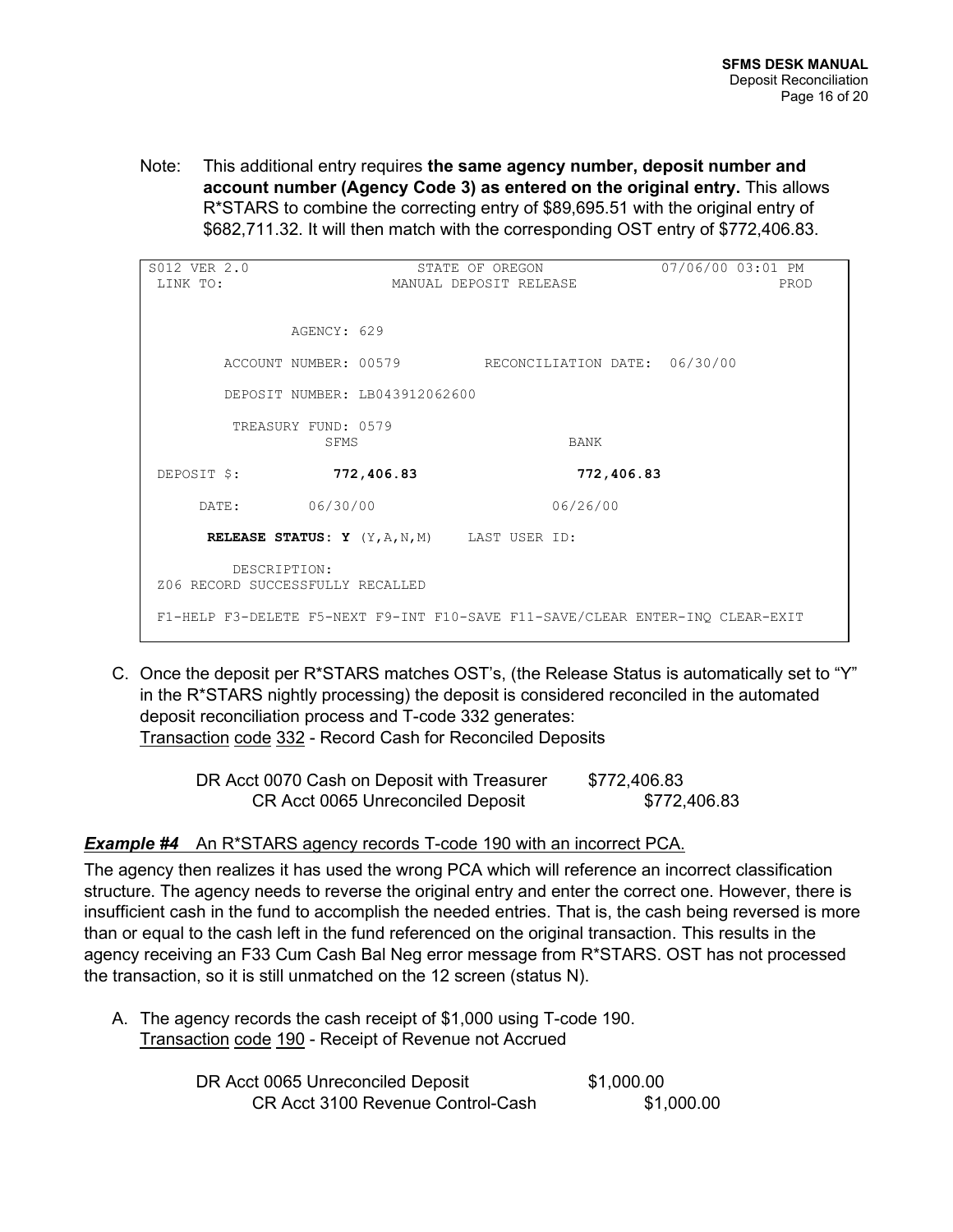T-code 190 increases the following balance types:

- +12 Cash Revenues
- +34 Unreconciled Deposit

The cash available in the Cash Control Table is calculated by adding increases for +12 and subtracting increases for +34. The example entry does not increase available cash. Cash revenues (+12) equal unreconciled deposits (+34) and cancel each other out for Cash Control Table purposes.

When an attempt to reverse the entry is made using T-code 190R, the balance type 12 decrease results in a negative transaction against the Cash Control Table that cannot process due to insufficient available cash balance.

- B. The preferred correction option: Enter the transaction correctly in another batch and let the correction reconcile. Delete the incorrect transaction the next day.
- C. Other Correction Option: The agency contact your SFMS Agency Support Analyst and request a fund override. The request must be in writing and include a copy of the rejecting  $R^*STARS$ transaction entry showing the error message.)

**Example #5** The agency needs to send an established recurring wire transfer out.

- A. The agency submits a properly completed Request for Wire Transfer Recurring form (C-12 found at the back of the Cash Management Manual) to OST Cash Management Section following the procedure as set by OST. The request must reach OST by 10:30 a.m. for currentday processing.
- B. The transaction will process through OST and be transmitted to R\*STARS that night. The entry will appear on the 12 screen the following day.
- C. The agency records T-code 185 with a reverse code (185R), Record Wire Transfer/ACH Transfer Out, using the wire number as assigned by OST. Transaction code 185R - Record Wire Transfer/ACH Transfer Out

| DR Acct 3550 Operating Transfers Out Control | \$1,086,440.51 |
|----------------------------------------------|----------------|
| CR Acct 0065 Unreconciled Deposit            | \$1,086,440.51 |

D. Once the posted T-code 185R entry (wire transfer out) matches OST's entry on the 12 screen, the release status is automatically set to "Y" in the R\*STARS nightly batch processing. The nightly process then generates T-code 332(R):

Transaction code 332R - Record Cash for Reconciled Deposits

DR Acct 0065 Unreconciled Deposit \$1,086,440.51 CR Acct 0070 Cash on Deposit with Treasurer \$1,086,440.51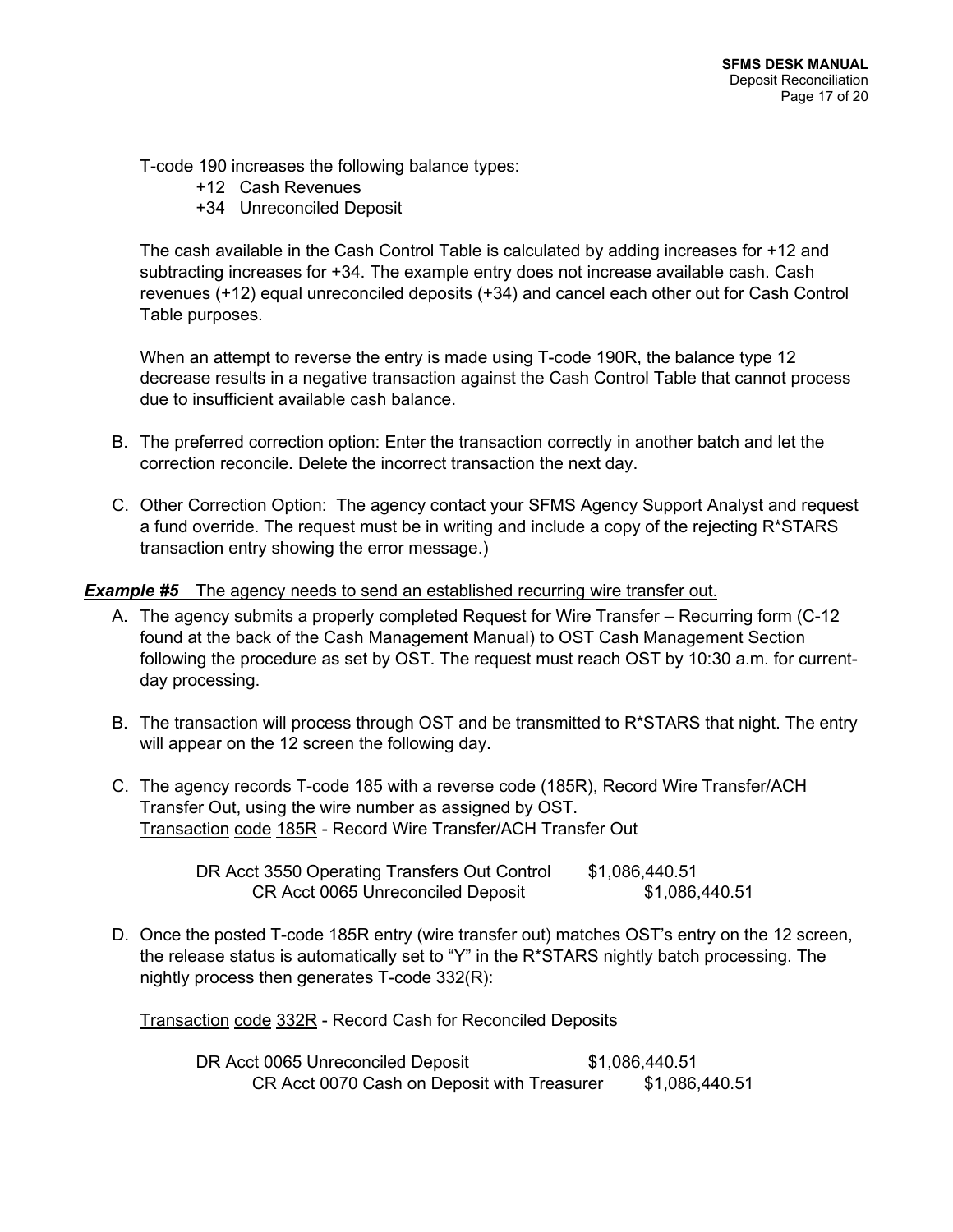#### **Example #6** Reclassification through deposit reconciliation.

Deposit reconciliation is a large part of the deposit process in R\*STARS. Agencies must be able to reclassify deposits (previously processed through deposit reconciliation) from one general ledger account/comptroller/agency object to another. Reclassification between funds, grants, etc. should be done with balanced transaction codes. Many additional T-codes would have been required if this concept had not been developed in R\*STARS.

An agency receives \$50.00 from an unknown source. The receipt is recorded as unidentified using Tcode 151 (Fund A). After review, the agency determines the receipt is revenue. The receipt must be reclassified from unidentified to revenue. In addition, the revenue must be recorded in a different fund (Fund B) from which the unidentified receipt had previously been recorded (Fund A).

| A. The agency records the deposit using T-code 151.<br><b>Transaction code 151 (Fund A) - Record Unidentified Receipt</b>                                                                  |                    |
|--------------------------------------------------------------------------------------------------------------------------------------------------------------------------------------------|--------------------|
| DR Acct 0065 Unreconciled deposit<br>\$50.00<br>CR Acct 0060 Undistributed Cash                                                                                                            | \$50.00            |
| B. When the deposit matches the OST interfaced transaction, T-code 332 generates.<br>Transaction code 332 (Fund A) - Record Cash for Reconciled Deposits                                   |                    |
| DR Acct 0070 Cash on Deposit with Treasurer<br>CR Acct 0065 Unreconciled deposit                                                                                                           | \$50.00<br>\$50.00 |
| C. To reclassify the funds from unidentified to revenue, T-codes 151R and 190 are used as a<br>balanced entry.<br>Transaction code 151R (Fund A) - Reverse a Recorded Unidentified Receipt |                    |
| DR Acct 0060 Undistributed Cash<br>CR Acct 0065 Unreconciled Deposit                                                                                                                       | \$50.00<br>\$50.00 |
| Transaction code 190 (Fund A) - Receipt of Revenue Not Accrued                                                                                                                             |                    |

| DR Acct 0065 Unreconciled Deposit | \$50.00 |
|-----------------------------------|---------|
| CR Acct 3100 Revenue Control      | \$50.00 |

These two T-codes must be entered within the same batch. They must reference the same deposit number and OST account number (Agency Code 3) to prevent the transactions from creating two different records on the 12 screen with status codes of "N." Deposit # is a required field so a unique deposit number or other data such as a date must be entered. The general ledger account 0065 - Unreconciled Deposit will net to zero within the batch, which will prevent the generation of T-code 332.

D. Revenue must be recorded in the correct fund; transfer dollars from Fund A to Fund B. Transaction code 407: (Fund A) - Move Revenue Cash Out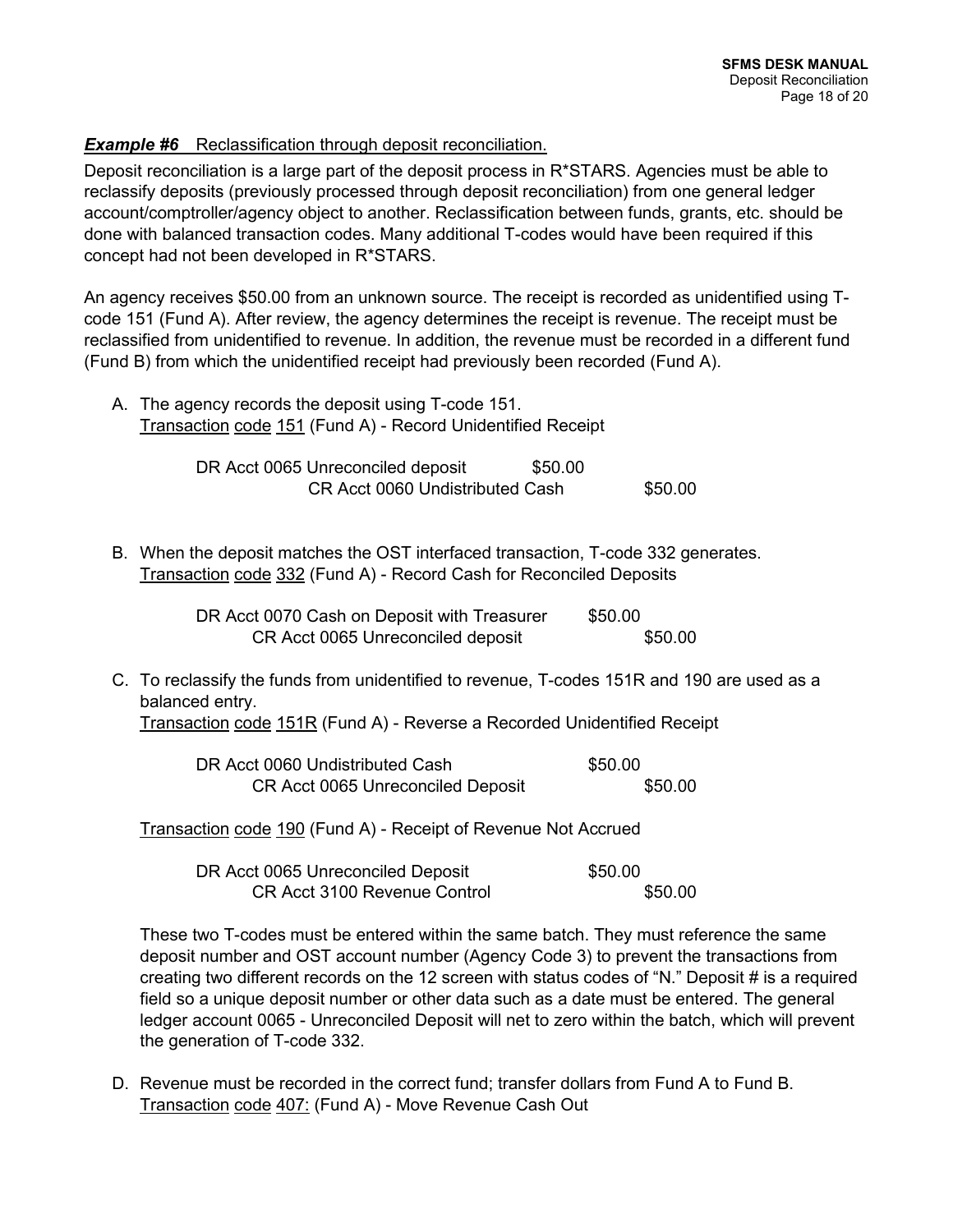|    | DR Acct 3100 Revenue Control                                                                                                                                                                                                                                                                                                                                                                     | \$50.00              |         |
|----|--------------------------------------------------------------------------------------------------------------------------------------------------------------------------------------------------------------------------------------------------------------------------------------------------------------------------------------------------------------------------------------------------|----------------------|---------|
|    | CR Acct 0070 Cash on Deposit with Treasurer                                                                                                                                                                                                                                                                                                                                                      |                      | \$50.00 |
|    | Transaction code 408: (Fund B) - Move Revenue Cash In                                                                                                                                                                                                                                                                                                                                            |                      |         |
|    | DR Acct 0070 Cash on Deposit with Treasurer<br>CR Acct 3100 Revenue Control                                                                                                                                                                                                                                                                                                                      | \$50.00              | \$50.00 |
|    | <b>Example #7</b> An agency recorded a revenue deposit of \$750.00. The deposit matched and the T-code 332<br>generated. It is then determined that the deposit should have been a reduction of expense. However, this<br>example does not apply for reclassification between funds, grants, etc.; reclassification between funds, grants etc.<br>should be done with balanced transaction codes |                      |         |
| А. | The deposit was entered with T-code 190.                                                                                                                                                                                                                                                                                                                                                         |                      |         |
|    | <b>Transaction code 190 - Receipt of Revenue Not Accrued</b>                                                                                                                                                                                                                                                                                                                                     |                      |         |
|    | DR Acct 0065 Unreconciled Deposit<br>CR Acct 3100 Revenue Control                                                                                                                                                                                                                                                                                                                                | \$750.00<br>\$750.00 |         |
| В. | When the deposit matched OST's interface, a T-code 332 generated.                                                                                                                                                                                                                                                                                                                                |                      |         |
|    | Transaction code 332 - Record Cash for Reconciled Deposits                                                                                                                                                                                                                                                                                                                                       |                      |         |
|    | DR Acct 0070 Cash on Deposit with Treasurer<br>CR Acct 0065 Unreconciled Deposit                                                                                                                                                                                                                                                                                                                 | \$750.00<br>\$750.00 |         |
| C. | To reclassify the funds from revenue to a reduction of expense, T-codes 190R and 172 are used as a<br>balanced entry.                                                                                                                                                                                                                                                                            |                      |         |
|    | Transaction code 190R - Receipt of Revenue Not Accrued                                                                                                                                                                                                                                                                                                                                           |                      |         |
|    | DR Acct 3100 Revenue Control<br>CR Acct 0065 Unreconciled Deposit                                                                                                                                                                                                                                                                                                                                | \$750.00<br>\$750.00 |         |
|    | Transaction code 172 - Refund of Expenditure                                                                                                                                                                                                                                                                                                                                                     |                      |         |
|    | DR Acct 0065 Unreconciled Deposit<br>CR Acct 3500 Expenditure Control-Cash                                                                                                                                                                                                                                                                                                                       | \$750.00<br>\$750.00 |         |
|    | These two T-codes must be entered within the same batch. They must reference the same denosit                                                                                                                                                                                                                                                                                                    |                      |         |

These two T-codes must be entered within the same batch. They must reference the same deposit number and OST account number (Agency Code 3) to prevent the transactions from creating two different records on the 12 screen with status codes of "N." Deposit # is a required field so a unique deposit number or other data such as a date must be entered. The general ledger account 0065 - Unreconciled Deposit will net to zero within the batch, which will prevent the generation of T-code 332.

**Example #8** An agency writes an incorrect total on their deposit slip. They record the correct amount in R\*STARS. The difference is less than \$5.00. The bank does not catch the error. The R\*STARS deposit will not match OST's interfaced amount. The agency must adjust their cash balance for the difference by recording the appropriate one of the following entries. This will cause the deposit in R\*STARS to match OST's interfaced deposit. During the nightly process, T-code 332 will generate.